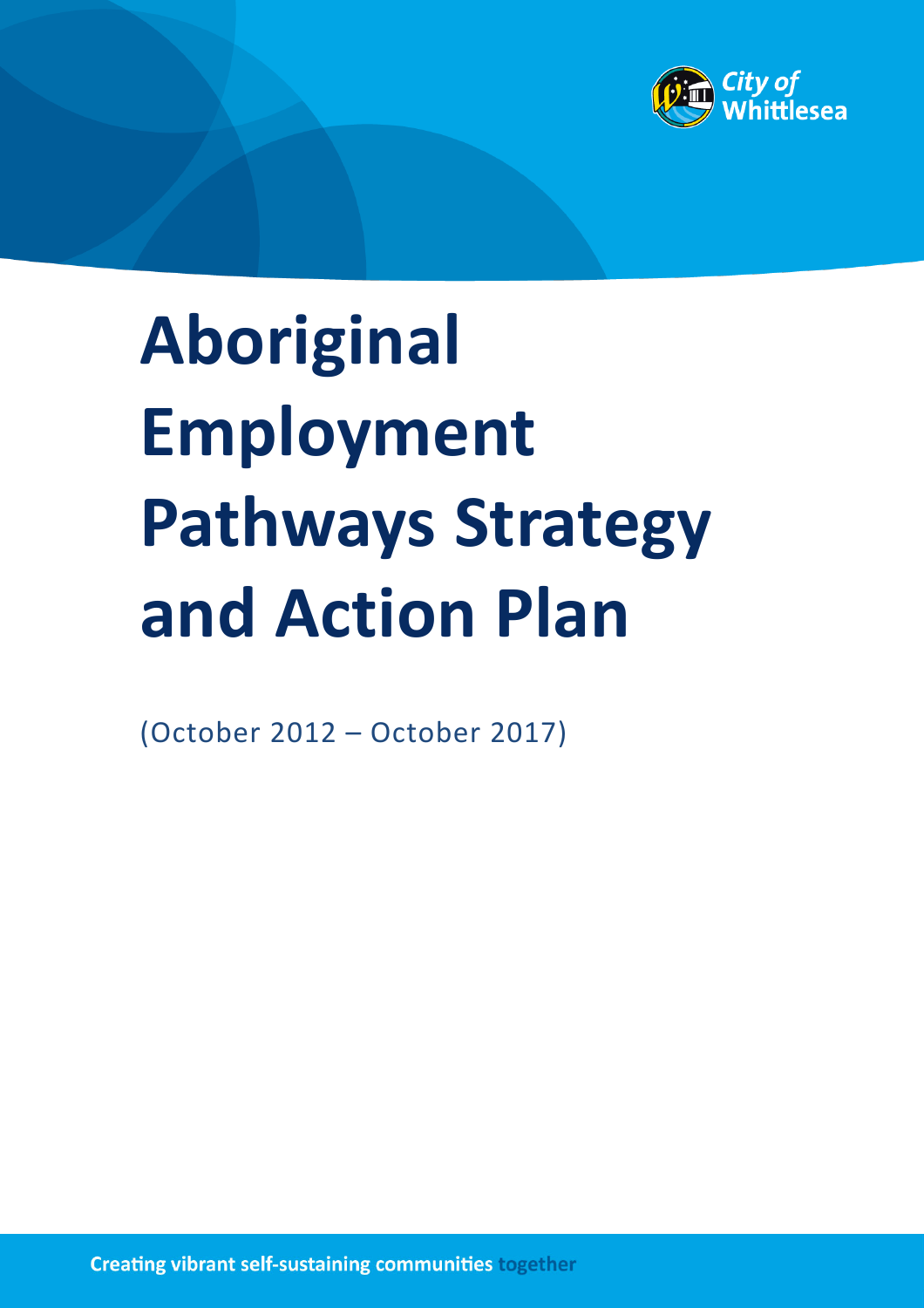

## **Table of Contents**

| Action Area 1: Workforce environment and cultural competency 13<br>Action Area 2: Attraction, Recruitment & Selection Action 16<br>Action Area 3: Retention and Career Development 22<br>Action Area 4: Resources, Governance & Reporting 24<br>3. Learnings from information gathering phase 28 |
|--------------------------------------------------------------------------------------------------------------------------------------------------------------------------------------------------------------------------------------------------------------------------------------------------|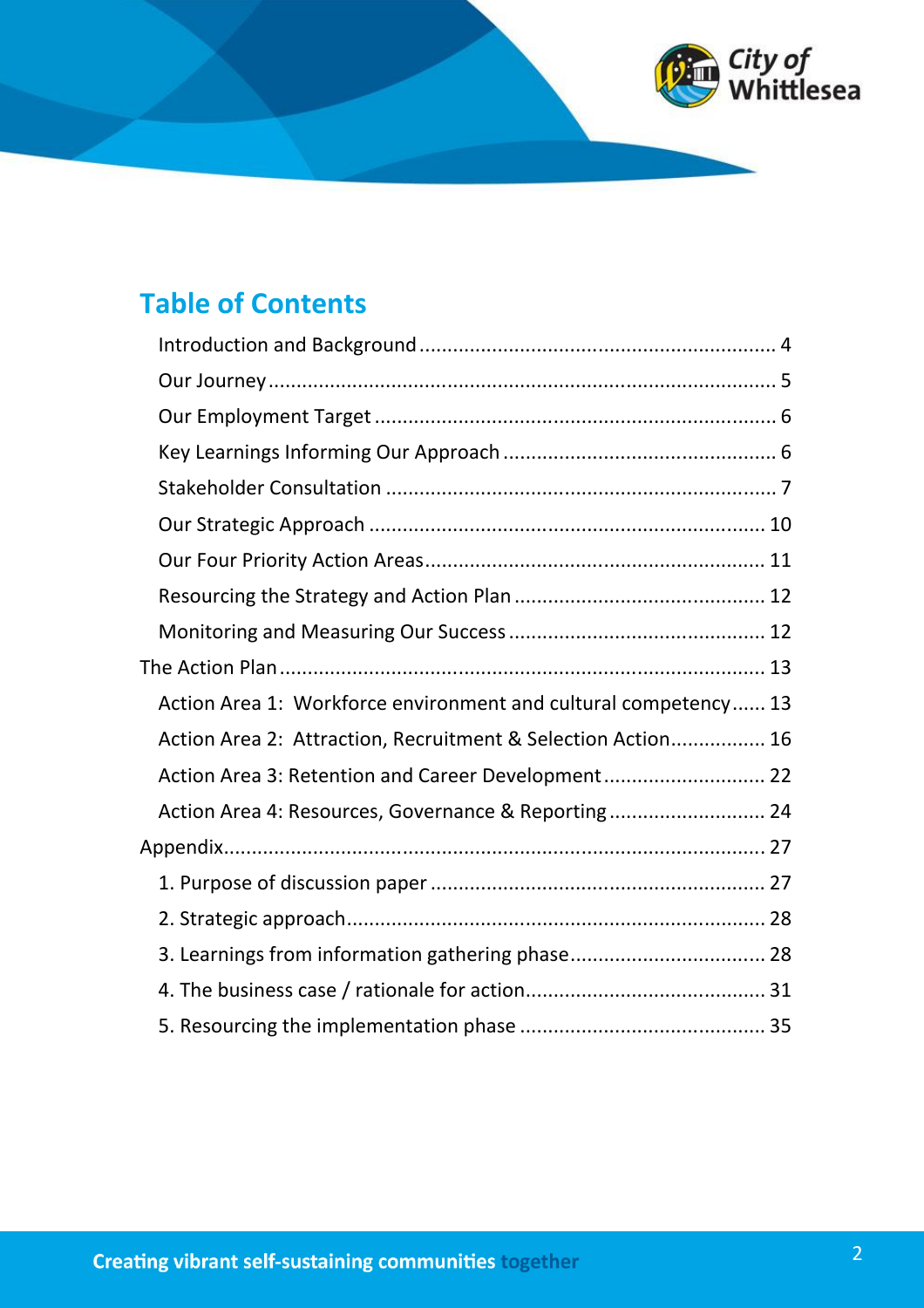

*The City of Whittlesea recognises the rich Indigenous heritage of this country and acknowledges the Wurundjeri Wilam Clan as the traditional custodians of this place.* 

*"The Aboriginal Employment Pathways Strategy and Action Plan provides a roadmap to foster a culturally appropriate and inclusive workplace, where Aboriginal people choose Council as an employer because they feel welcomed, valued and respected and where there are opportunities for skill and career development in a supportive environment".*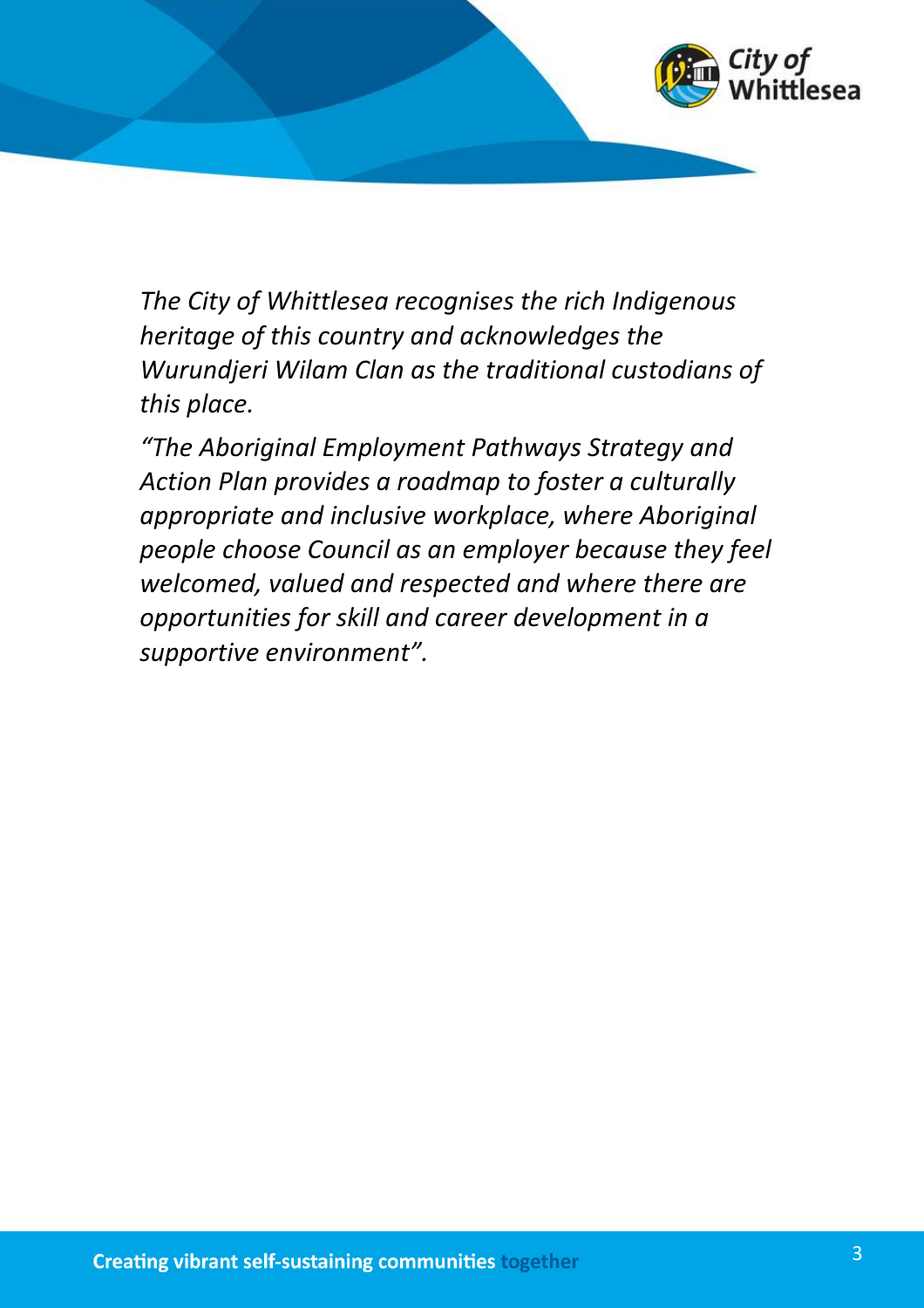## <span id="page-3-0"></span>**Introduction and Background**

#### **The Case for Action**

There is a strong social and business case for organisations, including the City of Whittlesea, to take a strategic and sustainable approach to improving employment outcomes for Aboriginal and Torres Strait Islander (Aboriginal) people.

National research shows that Aboriginal people sit at the low end of all social indicators including employment, education, health and housing and that this fundamentally impacts on their ability to live fulfilling, healthy and productive lives. It is now clearly understood that employment is critical to reducing the social, economic and health gaps between Aboriginal and non-Aboriginal people, with employment supporting the economic independence and autonomy of Aboriginal people which in turn helps address long term disadvantage.

However, the rate of Aboriginal Australians' participation in the workforce is lower, and the unemployment rate higher, than for non-Aboriginal Australians. The City of Whittlesea fares worse, with Aboriginal people in our municipality having a lower labour force participation rate than their counterparts in the wider metropolitan area and non-Aboriginal people, both in and beyond the City of Whittlesea*.*  The multiple barriers to employment that can exist for Aboriginal people help explain this, including experiences of discrimination in the past (for example in education) and present (when looking for a job and in the workplace\*), lower levels of educational attainment, higher rates of ill-health and disability, lower rates of transition from unemployment to employment and lower rates of job retention.

The case for improving the attraction, recruitment and retention of Aboriginal people is further strengthened when we consider the overall decline in the working age population and an Aboriginal population that is growing at a faster rate than the non-Aboriginal population. Given this, there is a need to plan for and achieve a skilled, diverse and dedicated workforce which utilises the unique skills and perspectives of Aboriginal Australians.

At a local level, an increased number of Aboriginal staff will result in our increased capacity to deliver culturally appropriate services to our local, and growing, Aboriginal community, with staff sharing their knowledge and understanding of the specific community needs and aspirations of our Aboriginal residents. Improved workforce participation for Aboriginal people will also support the realisation of three of our six Future Directions within the 'Shaping Our Future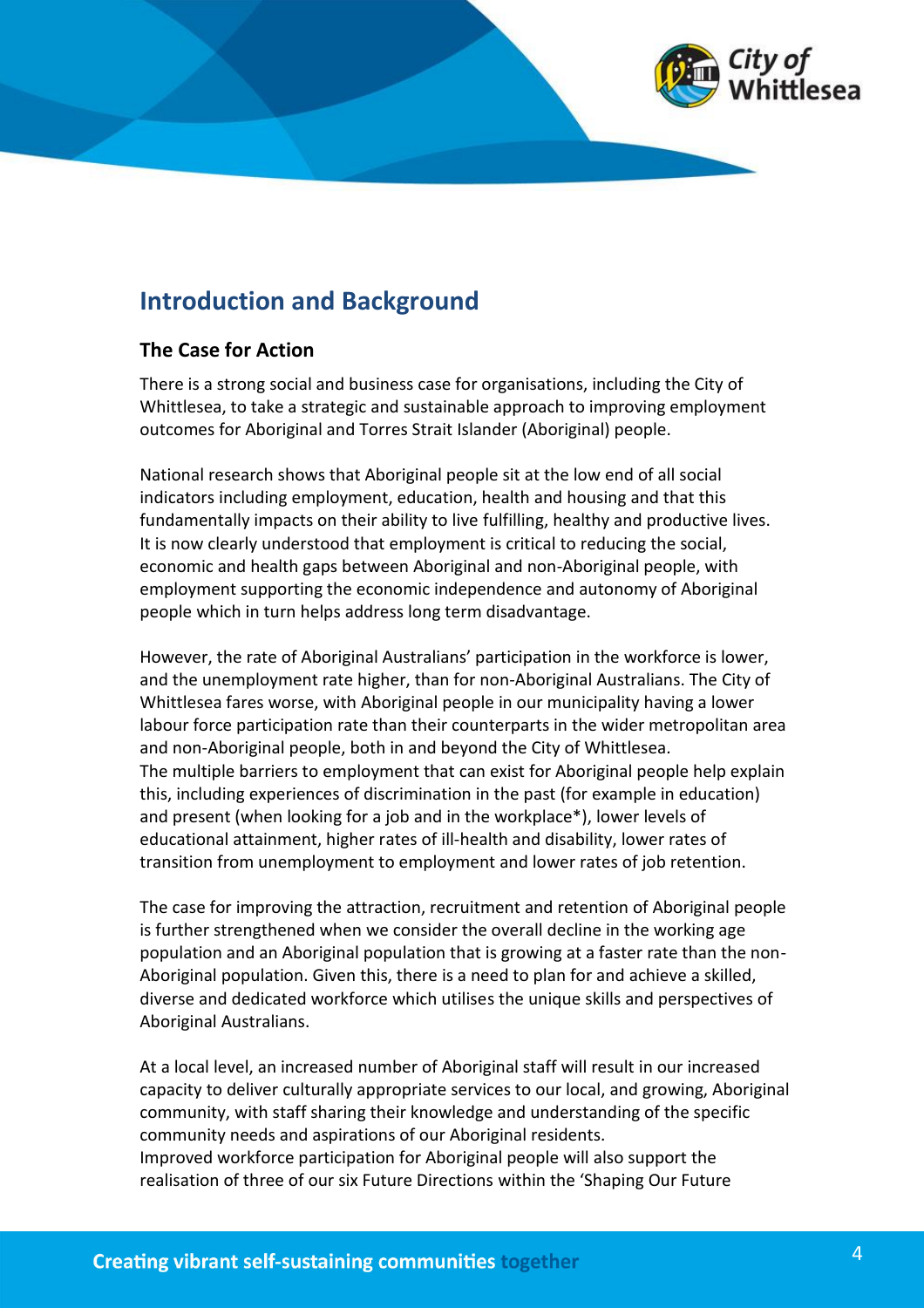

Whittlesea 2025 Strategic Community Plan', specifically Inclusive and Engaged Community, Growing our Economy and Health and Wellbeing.

Importantly, it will also assist our organisation to play its role in 'Closing the Gap' and overcoming Aboriginal disadvantage through helping to halve the gap in employment outcomes between Aboriginal and non-Aboriginal Australians by 2018.

## <span id="page-4-0"></span>**Our Journey**

The City of Whittlesea has long recognised that we have a key role to play in improving the employment outcomes for Aboriginal people, commencing with our participation in the Indigenous Employment Feasibility Study (along with the Cities of Yarra and Darebin) in 2008. The study and, more recently, the staff consultation as part of the development of our Reconciliation Action Plan (RAP), identified a high level of interest and enthusiasm among City of Whittlesea staff to proactively employ more Aboriginal people across Council *(as at July 2012 we currently employ four Aboriginal people)* through the development and implementation of an Aboriginal Employment Pathways Strategy.

Furthermore, our growing Aboriginal community (having increased in size by 33% between 2006 and 2011, taking the number to 1124 or 0.73% of the population10) wants us to show leadership and take brave and bold steps to support Aboriginal people's right to self-determination. Providing pathways to long-term job opportunities at Council is key to achieving this.

Since the feasibility study, we have been on a journey and our understanding of the benefits of implementing a meaningful and successful Aboriginal Employment Pathways Strategy, and the multi-faceted approach needed, has matured. The Localities Embracing and Accepting Diversity (LEAD) Project has raised our awareness of the impact of racism on Aboriginal people and what Council can do to foster a fair, welcoming and inclusive workplace and community. This, along with the recent development of Council's first RAP, means the time is now right to progress our efforts.

The Aboriginal Employment Pathways Strategy and Action Plan provides a roadmap to foster a culturally appropriate and inclusive workplace, where Aboriginal people choose Council as an employer because they feel welcomed and valued, are treated fairly and with respect and where there are opportunities for skill and career development in a supportive environment.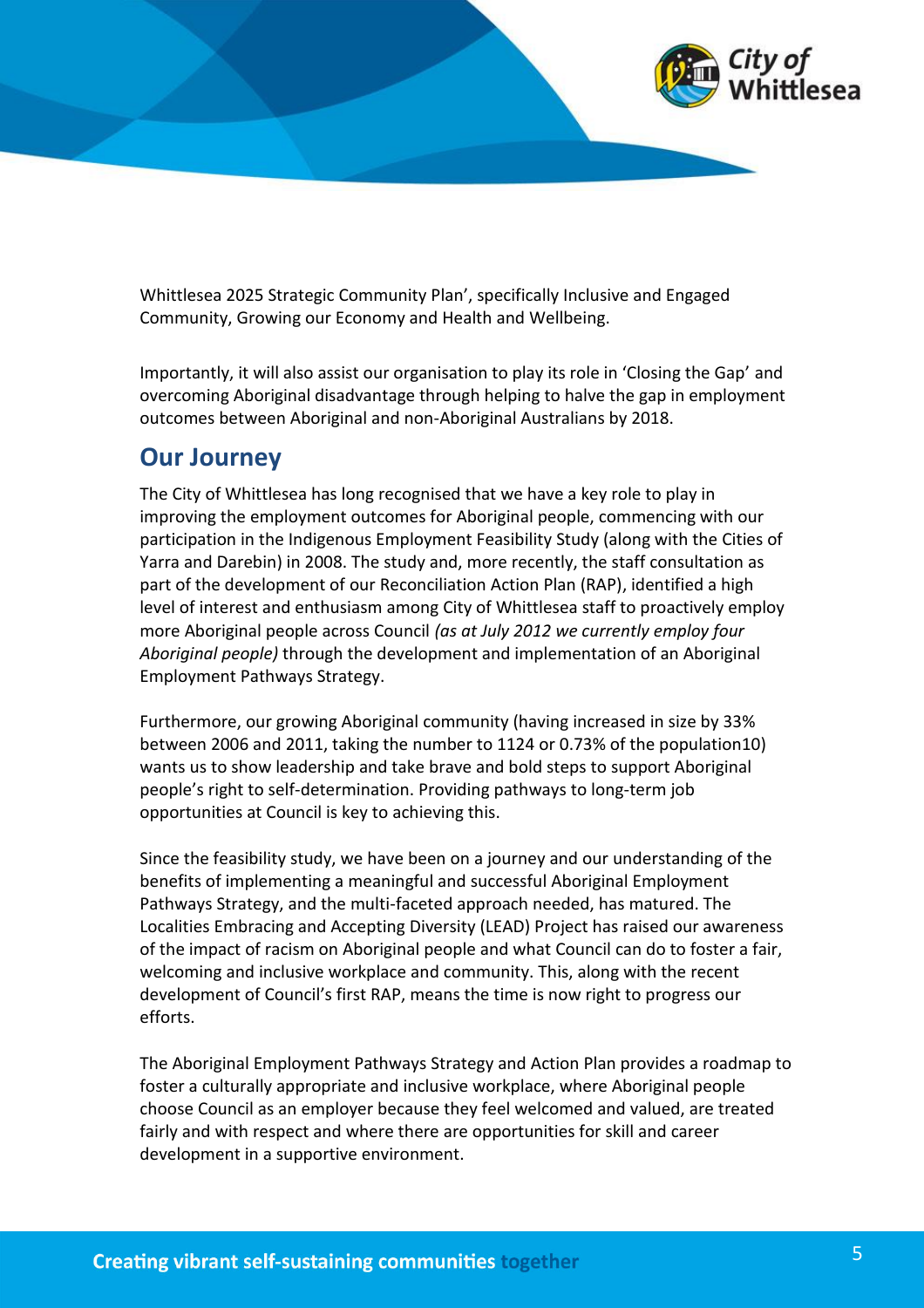

## <span id="page-5-0"></span>**Our Employment Target**

Our target is to increase the proportion of Aboriginal people employed at Council to 1.5% by October 2017, with 70% of these positions being permanent and with a retention rate above 80%.

Based on current numbers of staff, this target equates to 15 staff members.

Setting a target, and monitoring against this target, is important. However, we will be focused on achieving positive outcomes for individuals, rather than being solely numbers driven.

## <span id="page-5-1"></span>**Key Learnings Informing Our Approach**

Being careful not to re-invent the wheel, we have looked for learnings from others who have gone before us. Through reviewing strategies, toolkits and issues papers, as well as other Aboriginal employment initiatives, we have gathered intelligence on what is required in order to support improved employment outcomes for Aboriginal people and achieve real results for Council and the local Aboriginal community.

Key findings that have informed our Strategy and Action Plan include the need for:

- · A whole of organisation approach with ongoing commitment and involvement from the highest level
- · Building organisational cultural competence through cultural awareness/competency training and addressing/preventing racism
- · Supporting non-Aboriginal staff to understand the need for a specific strategy
- · Committing adequate and effective financial and human resources over the long term to ensure sustainability and success, with successful Aboriginal employment programs strongly linked with having an Aboriginal Employment Officer within Human Resources
- · Reviewing and enhancing recruitment processes so they do not disadvantage Aboriginal candidates
- · Multiple and complementary support mechanisms to improve retention (such as mentoring programs and flexible work arrangements to allow people to meet their work, family and/or community obligations)
- · Providing a range of avenues to long-term and permanent positions, such as traineeships, scholarships, casual employment and direct recruitment
- Setting realistic, non-tokenistic employment targets that are clearly communicated, monitored and reported on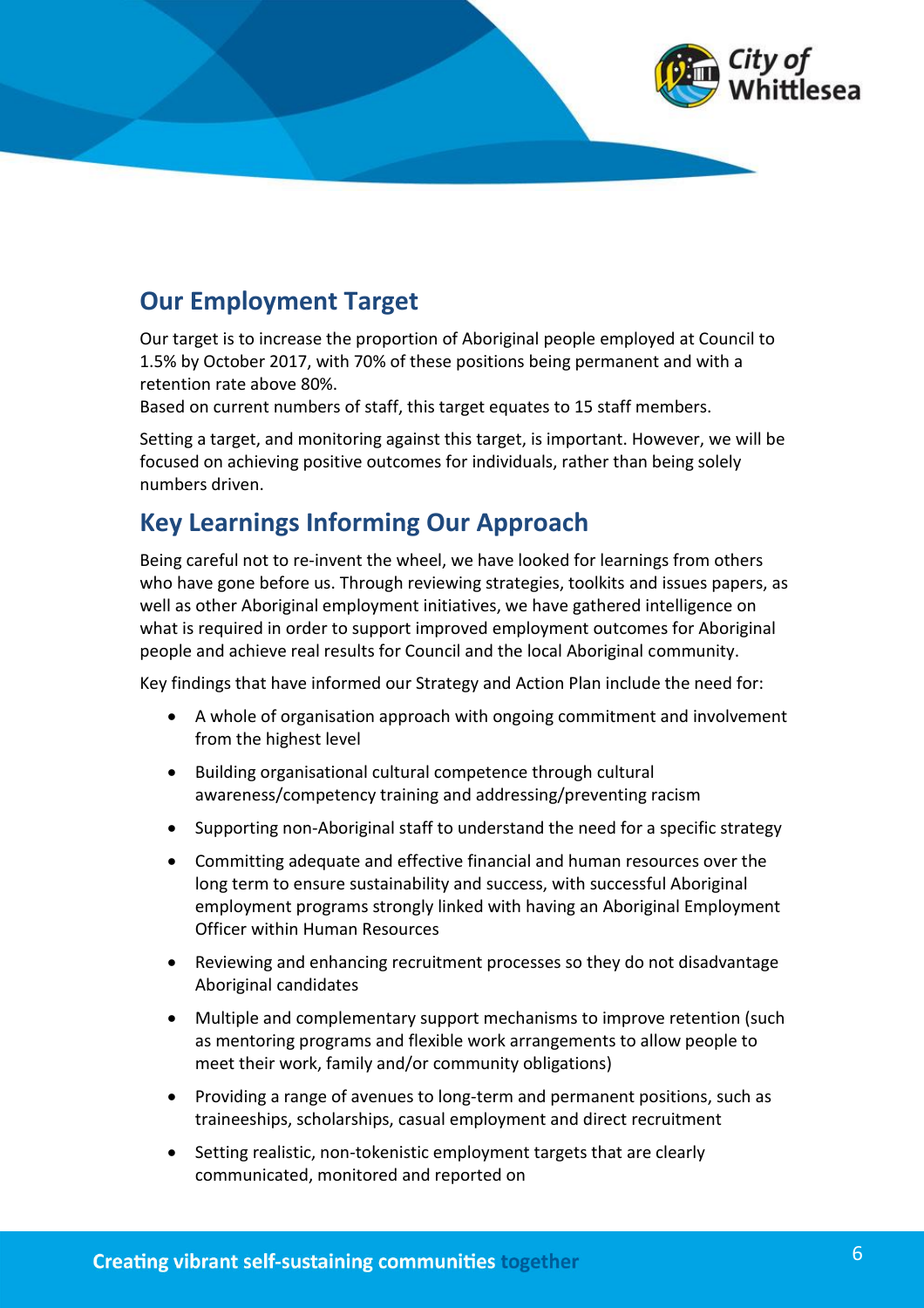

· Working in partnership with the Aboriginal community and organisations

The Aboriginal Employment Pathways Strategy Discussion Paper (Appendix 1) provides further information on the key learnings identified through our information gathering phase.

## <span id="page-6-0"></span>**Stakeholder Consultation**

A stakeholder engagement and consultation phase which built on the earlier findings of the Feasibility Study and happened in parallel with the RAP consultations confirmed Council's readiness for a proactive and coordinated approach to increasing Aboriginal workforce participation. In addition, the consultation phase determined what support is available (internally and externally) and what mutually beneficial partnerships can be developed initially, with more partnerships and opportunities to be explored as the Strategy is implemented and gains momentum.

The stakeholder phase involved meetings, emails, conversations and presentations, as outlined below:

#### **Internally**

- · Collaboration with the Human Resources Department, particularly the Human Resources Manager and Team Leader Recruitment, throughout the development of the Strategy and Action Plan
- · Meetings, communication and distribution of the Aboriginal Employment Pathways Strategy Discussion Paper to the RAP Project Management Group and former Aboriginal Employment Steering Group, including our Aboriginal Liaison Officer
- · Meetings and communications with the consultant supporting the development of the Reconciliation Action Plan
- · Meeting with the LEAD Project Senior Management Team (CEO; Director Community Services; Director Governance and Economic Development; Human Resources Manager; Community Cultural Development Manager) to gain feedback on the Discussion Paper and discuss resourcing the strategy
- · Presentation to the Managers Meeting (30 May) and distribution of the Discussion Paper to this group
- · Meetings/communications with Manager, Family Services; Manager, Infrastructure; Team Leader Urban Works; Manager, Aged and Disability; Home and Community Care Aboriginal Liaison Officer; Team Leader Home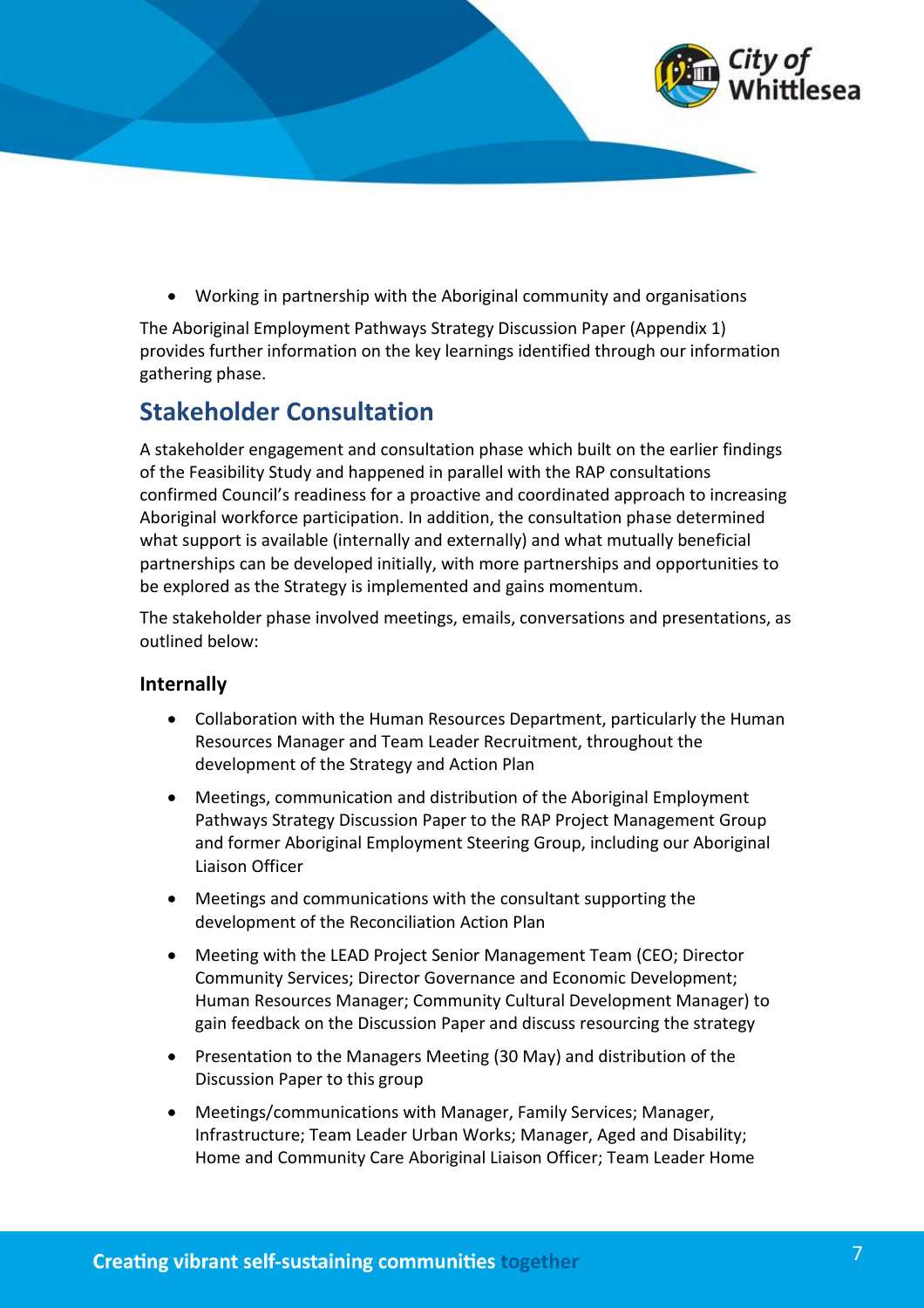

Support; to develop and sign-off specific Aboriginal employment actions within the Action Plan

- · Presenting on the development of the Strategy and Action Plan as part of the Valuing Diversity Special Staff Lunch, reaching 230 staff
- · Communications and feedback on the draft Strategy and Action Plan sought from members of the RAP Project Management Group

#### **Externally**

- · Participating in the Municipal Association of Victoria's Aboriginal Employment Program Think Tank session and communications with the MAV Policy Officer
- · Discussing the development of the Strategy at the LEAD Racism Aboriginal Community Meeting and a Whittlesea Reconciliation Group meeting
- · Meeting and communications with NMIT Koorie Services Centre
- · Meeting and communications with RMIT Hume Whittlesea Workplace Learning Program staff
- · Conversation with Department of Education, Employment and Workplace Relations (DEEWR) Indigenous Employment Program staff
- · Meetings and communications with SKILLED Group National Indigenous Program Manager and Business Development Manager and Hoban Recruitment

Through the staff and community consultation undertaken as part of the development of Council's RAP, the development of the Aboriginal Employment Pathways Strategy was strongly raised. Feedback again confirmed that employment was a priority area that needed more focus, attention and leadership from Council.

#### **Staff consultation – key findings regarding employment**

- · A primary focus of the consultations was how Council could improve the employment of Aboriginal people
- · Consultations identified meaningful employment opportunities as something Council could contribute to and that employment strategies needed to offer something more than a small number of traineeships and/or apprenticeships
- · Building the internal capacity of the organisation was seen as a key outcome if Council was really to enhance its ability to achieve the best possible opportunities and outcomes for Aboriginal people.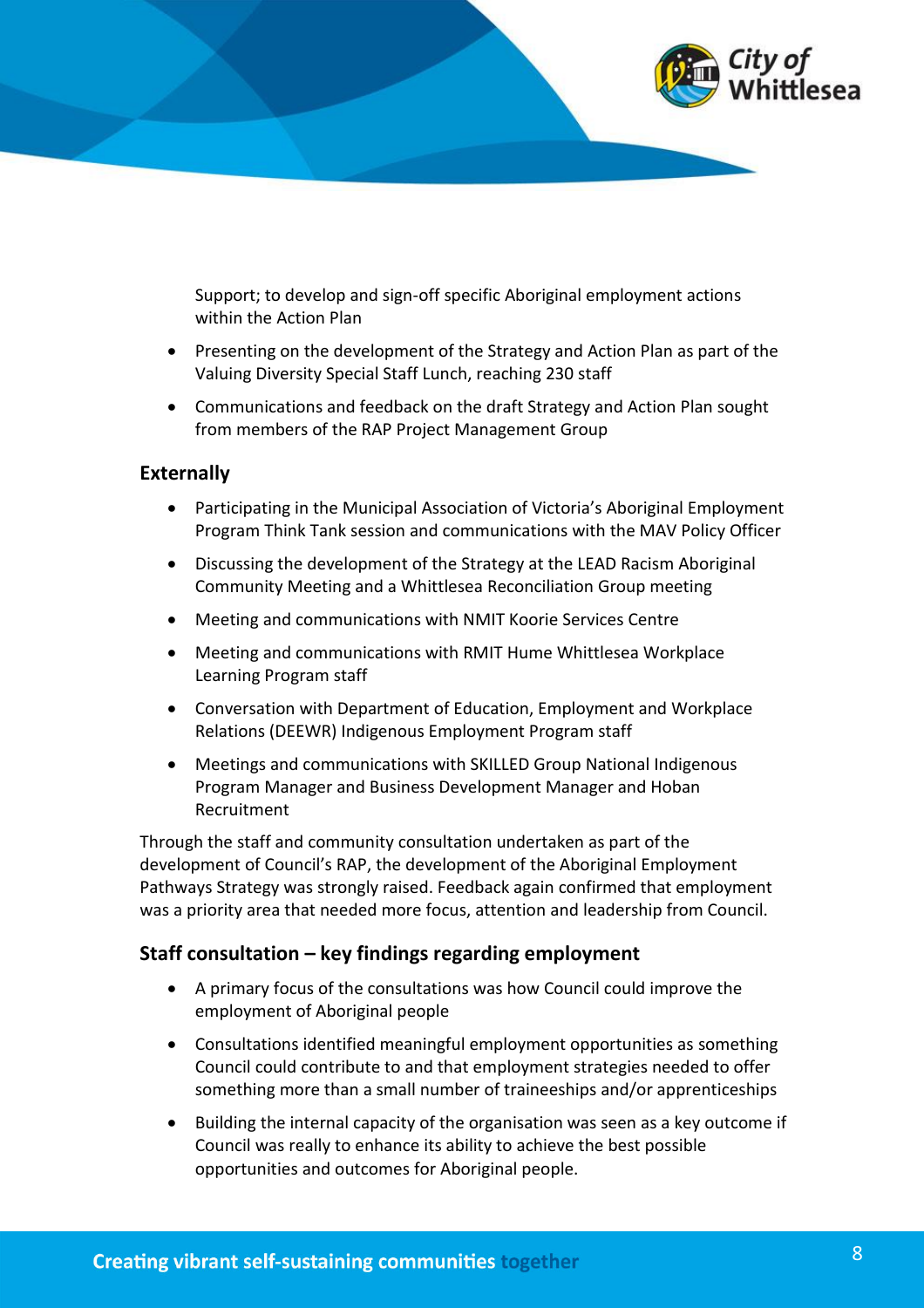

#### **Key areas raised included:**

- $\triangleright$  A comprehensive cultural awareness program tailored and mandatory for all levels of the organisation
- $\triangleright$  An employment strategy that ensures recruitment, retention and employment pathways are meaningful and culturally sensitive to Aboriginal people's needs and aspirations – this includes ensuring appropriate supports for Aboriginal employees are in place
- $\triangleright$  Dedicating the appropriate resources (financial and non-financial) to the levels of commitment and ensuring levels of commitment are secured at all levels of the organisation

#### **Community consultations – key findings regarding employment**

- The community wanted to see an employment strategy where there is a designated worker/staff member at a high level of the organisation that drives the outcomes including initiatives that enhance outcomes by getting Aboriginal people in the community ready to fill the positions
- · The community raised that although there were clauses in the construction contract for the Bubup Wilam Early Learning Centre (regarding the employment of Aboriginal people) the clauses were never enforced through penalties and therefore there was little in the way of employment for Aboriginal people

As outlined in Action Area 4 of the Action Plan, we recognise that there is a need to develop an ongoing relationship with the local Aboriginal community where we work together to ensure this Strategy meets the community's needs. Developing a governance structure where we are held accountable to the community will be an important aspect of this. As part of Council's RAP, overarching mechanisms will be developed to support Council to engage, consult and partner with the Aboriginal community. It is hoped that these mechanisms will also support a partnership approach to the Aboriginal Employment Pathways Strategy and Action Plan.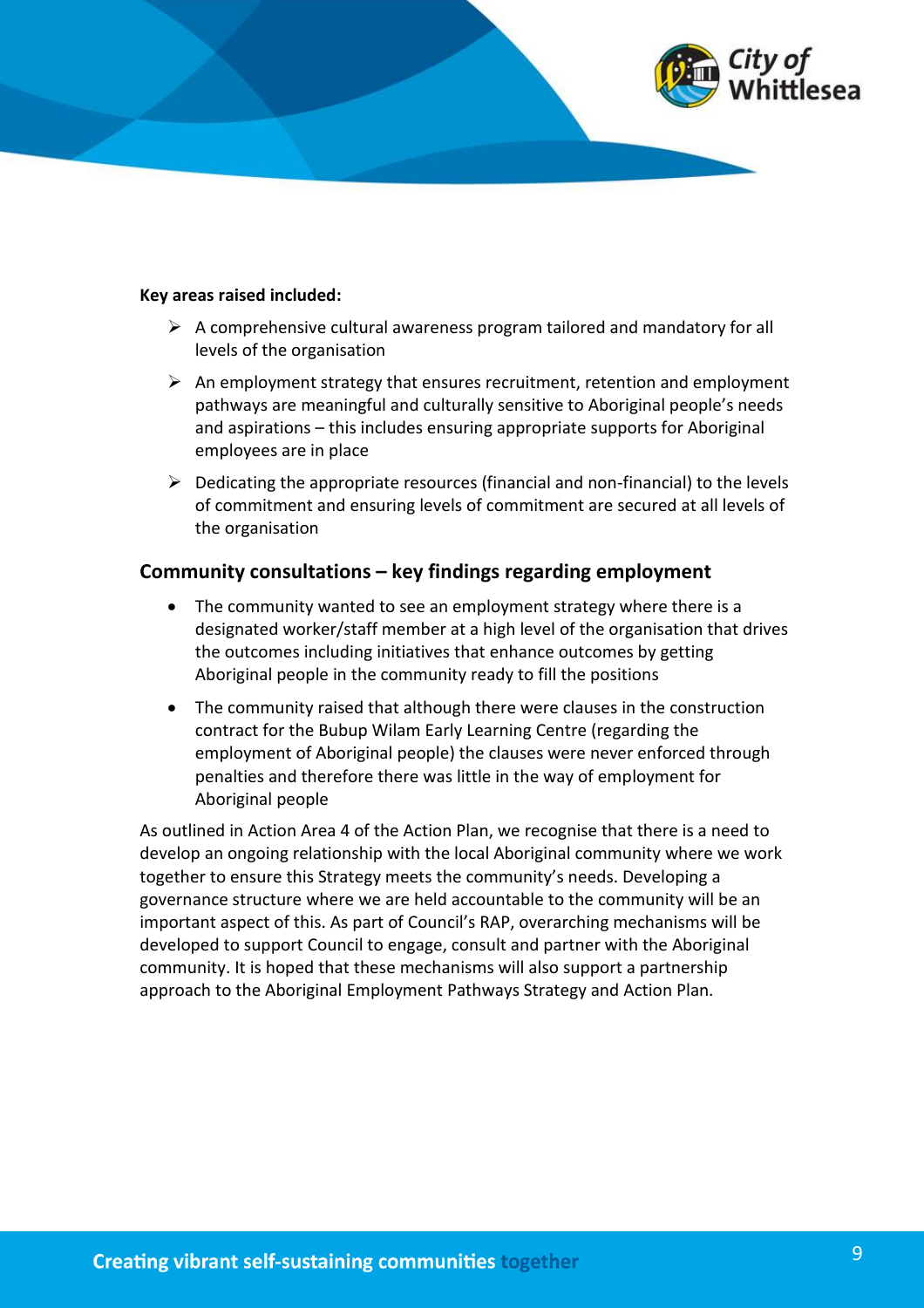

## <span id="page-9-0"></span>**Our Strategic Approach**

To enable us to reach our Aboriginal employment target, a strategic phased approach is recommended.

The phased approach outlined below allows us to harness our enthusiasm and take practical steps to increase Aboriginal employment now, in partnership with more experienced organisations, while at the same time building our capacity and knowhow, to ensure our approach achieves positive outcomes and is sustainable.

#### **Phase 1: Getting started - Building our cultural competence, targeted initiatives & external support (October 2012 to September 2013)**

- · Build our internal cultural competency and skills in attracting, recruiting and retaining Aboriginal staff members
- · Engage and partner with agencies and organisations (such as NMIT, RMIT and DEEWR Indigenous Employment panel member) who can support us and who we can learn from
- · Undertake a number of targeted recruitment initiatives with Departments that are ready (e.g. Infrastructure, Aged and Disability, Family Services)

#### **Phase 2: Taking it further - Expanding our Aboriginal employment program with internal skills and expertise (October 2013 to September 2015)**

- · Recruit a specific position within Human Resources (Aboriginal Employment Officer) to oversee and support the implementation of the Strategy and Action Plan
- · Expand our initiatives, based on our increased internal capacity and skills
- · Share experiences and successes across the organisation to engage more Departments and identify more opportunities for Aboriginal employment

#### **Phase 3: Maintaining the momentum** *(October 2015 – October 2017)*

- · Maintain the momentum internally
- · Explore advocating and supporting our local business community to increase Aboriginal employment opportunities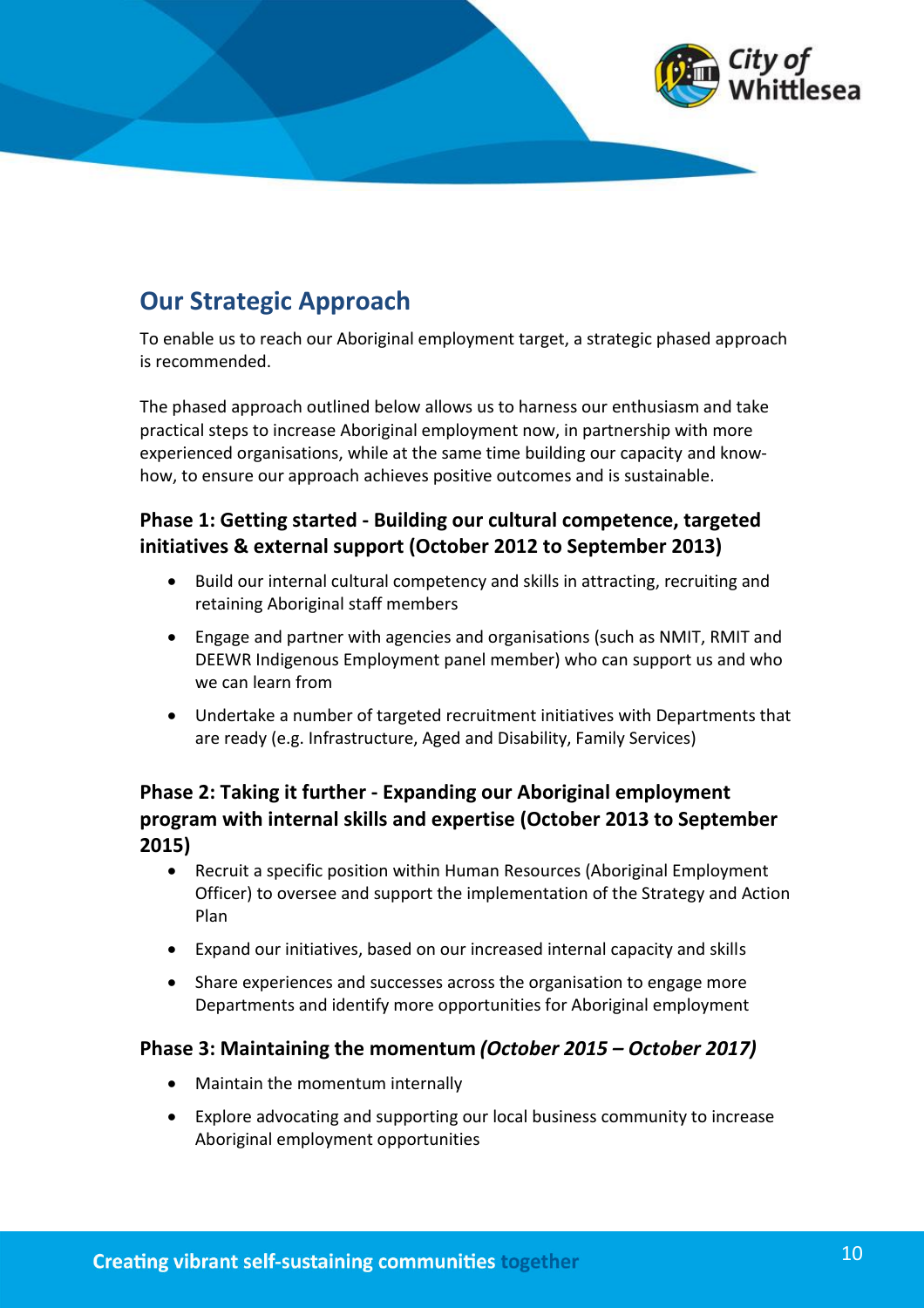

## <span id="page-10-0"></span>**Our Four Priority Action Areas**

Based on the research of what is needed and what works to increase Aboriginal workforce participation, and informed by our phased approach, it is recommended that actions focus on four key areas, with objectives aligned to these, as follows.

#### **Action Area 1: Workforce environment and cultural competency**

*Objective:* To foster a supportive and culturally inclusive work environment for Aboriginal employees, free from race-based discrimination (hidden and obvious), where all staff demonstrate a high degree of cultural awareness and competency and where Aboriginal staff feel welcomed, valued and respected.

#### **Action Area 2: Attraction, Recruitment & Selection**

*Objective:* To proactively attract and recruit Aboriginal people through providing culturally appropriate and flexible recruitment and selection processes, offering a range of avenues to long-term and permanent positions (targeted recruitment, general recruitment, casual positions, scholarships, traineeships) across a range of qualification and organisational levels.

#### **Action Area 3: Retention and Career Development**

*Objective:* To enhance support mechanisms and career development opportunities to retain and develop Aboriginal employees, with flexible working arrangements enabling Aboriginal employees to meet their family, community and cultural obligations.

#### **Action Area 4: Resources, Governance & Reporting**

*Objective:* To effectively resource the Strategy and Action Plan to ensure its success and sustainability and be accountable to the local Aboriginal community using sound governance, adequate monitoring and transparent reporting.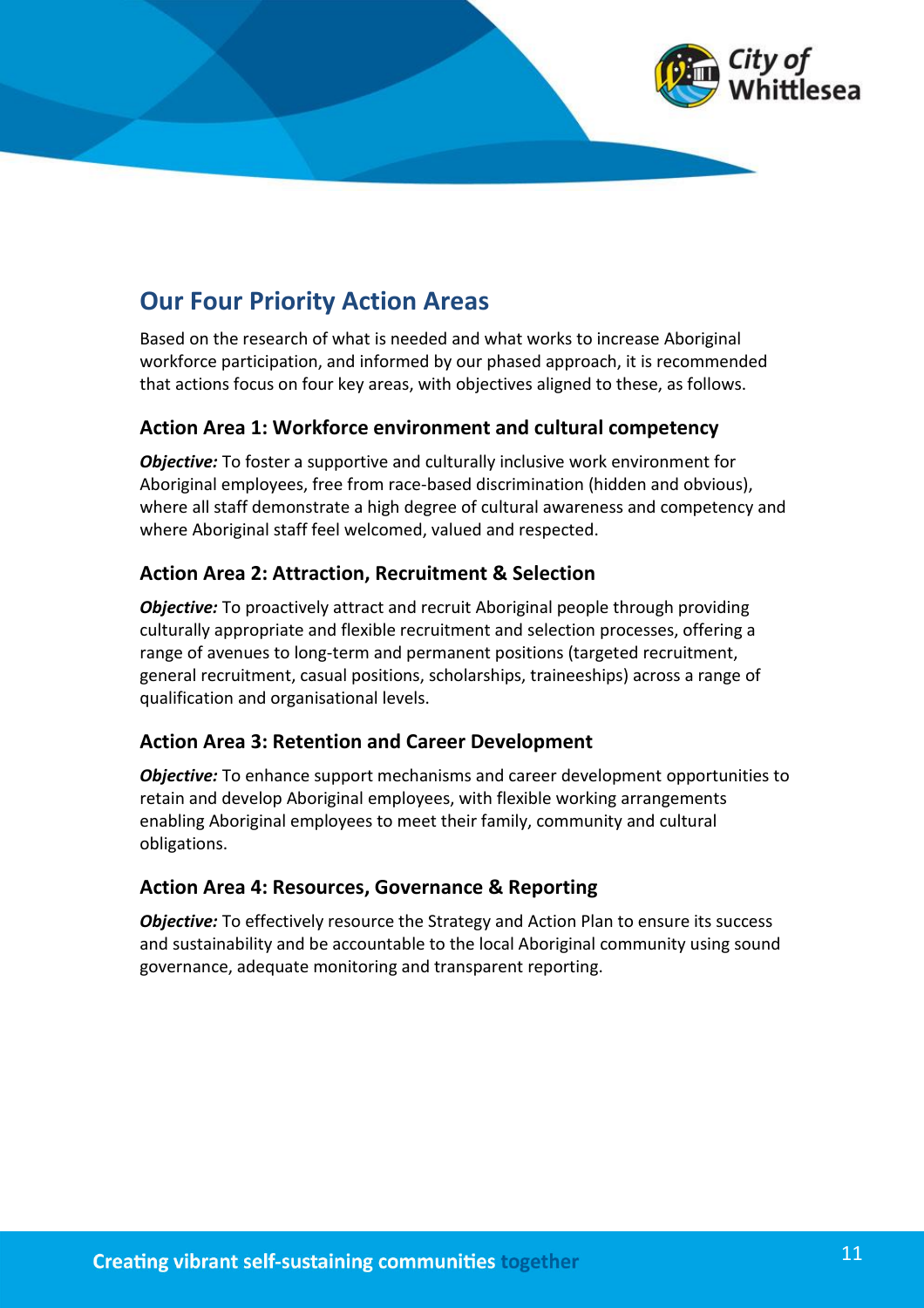

## <span id="page-11-0"></span>**Resourcing the Strategy and Action Plan**

Implementing an effective, meaningful and sustainable Aboriginal Employment Pathways Strategy requires adequate financial and human resources. To achieve our Aboriginal employment aspirations, there is a need to, as our Mission states, 'strategically resource our organisation to support our community'.

The Australian Centre of Excellence for Local Government's Closing the Gap Through Place-based Employment, Local Government Indigenous Employment Program, Green Paper 2010, states:

*"Project after project, limited funding has been allocated for Indigenous initiatives. Adequate and effective resources must be committed over the long term to ensure sustainability and success. Providing adequate resources often equates to committing to five to ten year funding horizons for projects – not one to two years. The experience of those who have been involved in Indigenous employment programs, including those in councils, is often one of frustration when inadequate funding has brought about a premature end to the project."* 

## <span id="page-11-1"></span>**Monitoring and Measuring Our Success**

Success against the Aboriginal Employment Pathways Strategy will be measured against:

- · Number of Aboriginal employees placed into permanent positions
- · Number of Aboriginal employees placed into apprenticeships or traineeships
- · Number of Aboriginal employees placed into labour hire positions
- · Retention rates loss of 20% will lead to a review of strategy/actions
- · Increased cultural awareness and competency amongst non-Aboriginal staff members
- · Strong and mutually beneficial relationship developed and maintained with the local Aboriginal community
- Positive feedback from Aboriginal staff members, Aboriginal community members and Aboriginal agencies/organisations

Progress against the Action Plan and data on the make-up of our workforce will be reviewed quarterly, to check our efforts are having a positive impact and progress is being made against our Aboriginal employment targets.

A mid project review will also be conducted to plan for sustaining the focus on Aboriginal employment (e.g. reviewing the Aboriginal Employment Officer position, developing a proposal for ongoing funding and developing an Action Plan for another 5 years).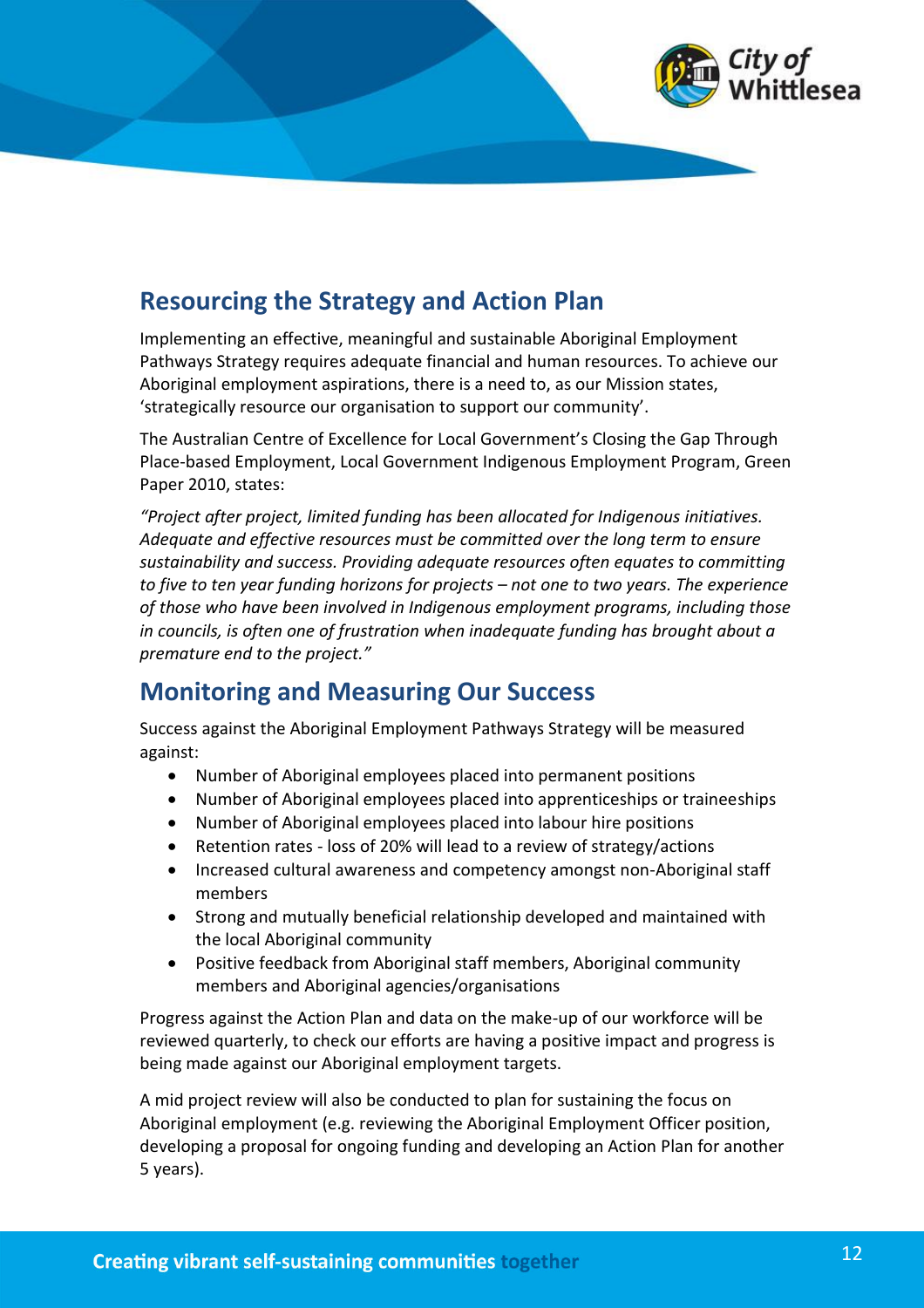

## <span id="page-12-0"></span>**The Action Plan**

## <span id="page-12-1"></span>**Action Area 1: Workforce environment and cultural competency**

*Objective: To foster a supportive and culturally inclusive work environment for Aboriginal employees, free from race-based discrimination (hidden and obvious), where all staff demonstrate a high degree of cultural awareness and competency and where Aboriginal staff feel welcomed, valued and respected.*

#### **Internal staff communications**

**Action:** Develop and implement communications and education activities to support our staff to understand the rationale for Council's focus on Aboriginal employment.

Communications to highlight the link to other Council policies/commitments (e.g. diversity, reconciliation etc) and be endorsed and championed by the CEO and senior management.

#### **Timeline:** October 2012

#### **Measurable outcomes:**

- · Increased staff understanding and support for the Aboriginal Employment Pathways Strategy
- · Communications activities developed and implemented

#### **Aboriginal Cross Cultural Training for Council staff**

#### **Action:**

· Deliver Aboriginal Cross Cultural Training to our staff to increase cultural awareness and competency through improving understanding of Aboriginal culture and the historical and contemporary issues that may affect Aboriginal staff members and community members.

**Timeline:** October/November 2012

#### **Face-to-face training for Directors, Managers and Team Leaders**

#### **Measurable outcomes:**

· Number of Council staff trained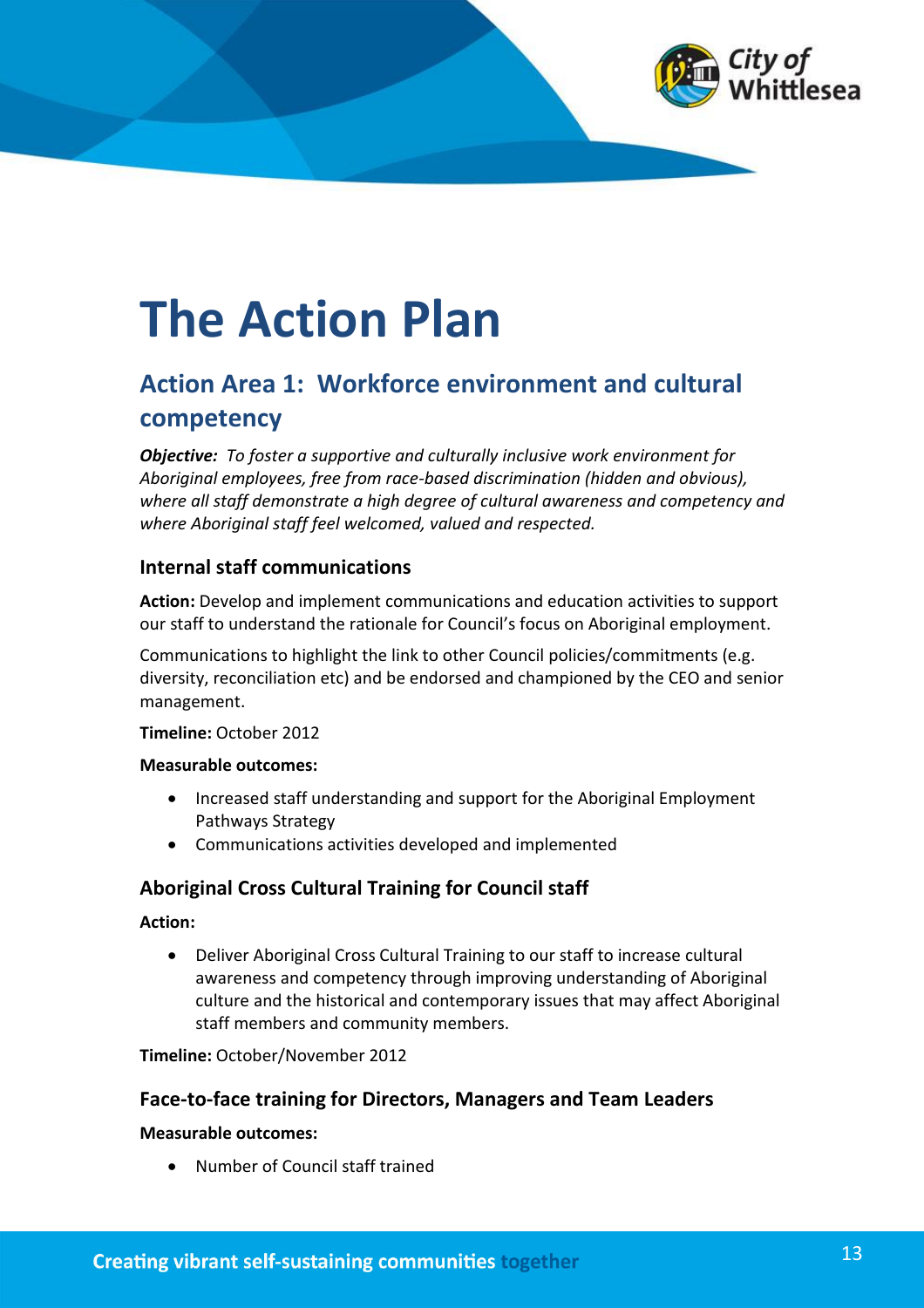

#### **Action:**

· Training to be delivered by a reputable and experienced training provider and tailored to the local area.

**Timeline:** Online training for remaining staff 2012

#### **Measurable outcome:**

· Improved awareness and understanding of Aboriginal culture and historical and contemporary issues

#### **Action:**

· As a priority, face-to-face training to be delivered to Directors, Managers and Team Leaders and those who work directly with Aboriginal people within Council and in the community. Options for online training to be explored, to enable the majority of staff to be reached. Consideration to be given to whether the training is compulsory or voluntary.

**Timeline:** Face-to-face training delivered every six months to reach new staff members

#### **Measurable outcomes:**

· Increase in positive attitudes and behaviours towards Aboriginal people

#### **Aboriginal Cross Cultural Training for Thomastown Recreation and Aquatic Centre staff**

**Action:**

· Explore delivering Aboriginal Cross Cultural Training to priority TRAC staff (e.g. senior management).

**Timeline:** October 2012

#### **Measurable outcomes:**

- · Number of TRAC staff trained
- · Improved awareness and understanding of Aboriginal culture and historical and contemporary issues
- · Increase in positive attitudes and behaviours towards Aboriginal people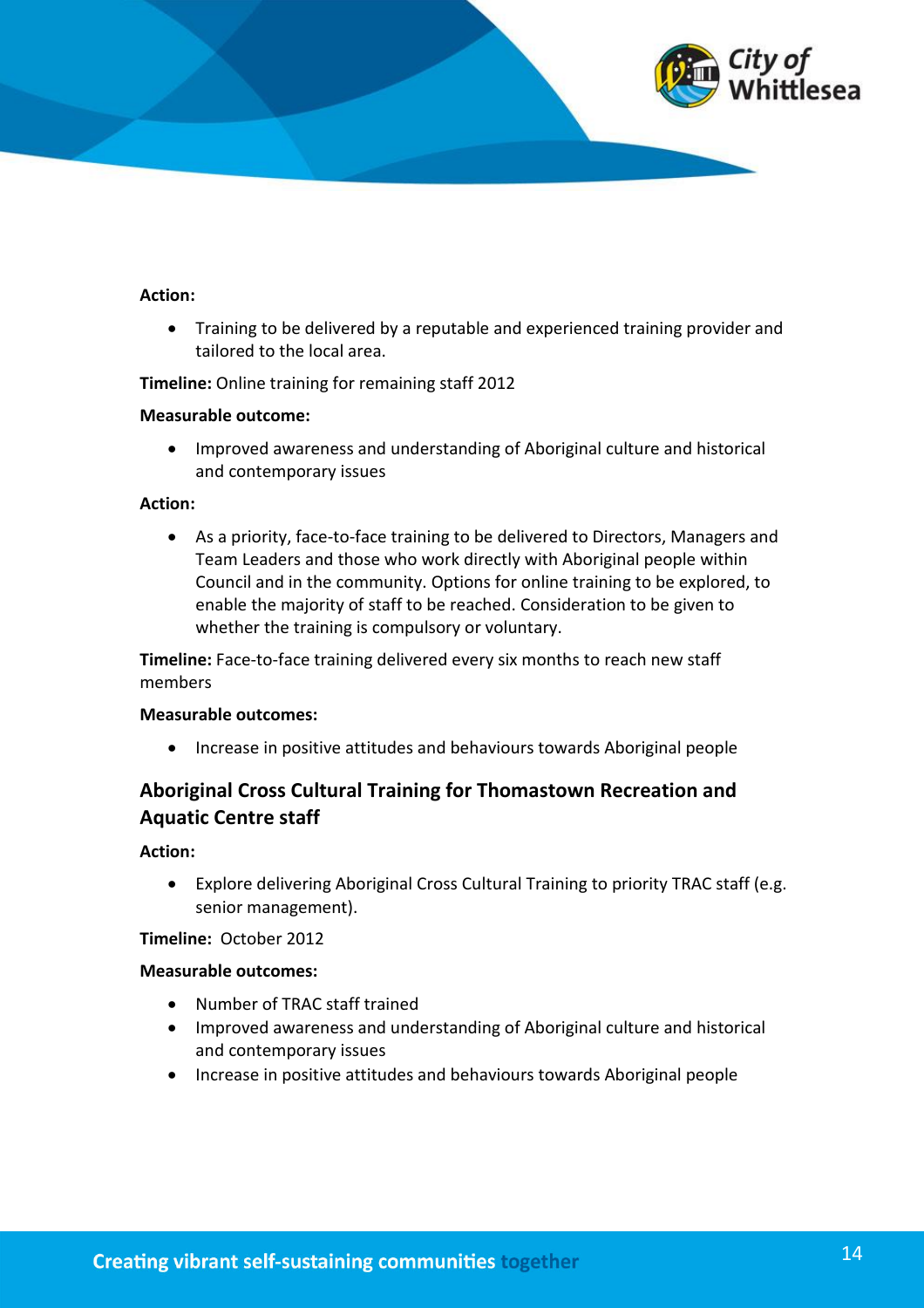

#### **Staff induction**

#### **Action:**

· Expand information in new staff induction processes (online and face-to-face) to promote and raise awareness of the City of Whittlesea's commitment to being a fair, welcoming and inclusive workplace and community for Aboriginal people.

#### **Timeline:** September 2012

#### **Measurable outcomes:**

· Specific mention of Council's commitment to Aboriginal employees and community, including mention of Reconciliation Action Plan and Aboriginal Employment Pathways Strategy.

#### **Staff participation in culturally significant times of the year**

#### **Action:**

· Promote stronger staff understanding of and involvement in Council's National Sorry Day and Reconciliation Week events.

**Timeline:** In lead up to National Sorry Day (26 May) and Reconciliation Week (27 May – 3 June)

#### **Measurable outcomes:**

· Number of staff involved in Aboriginal culturally significant times of the year and increased awareness/ understanding of the significance of these days/weeks.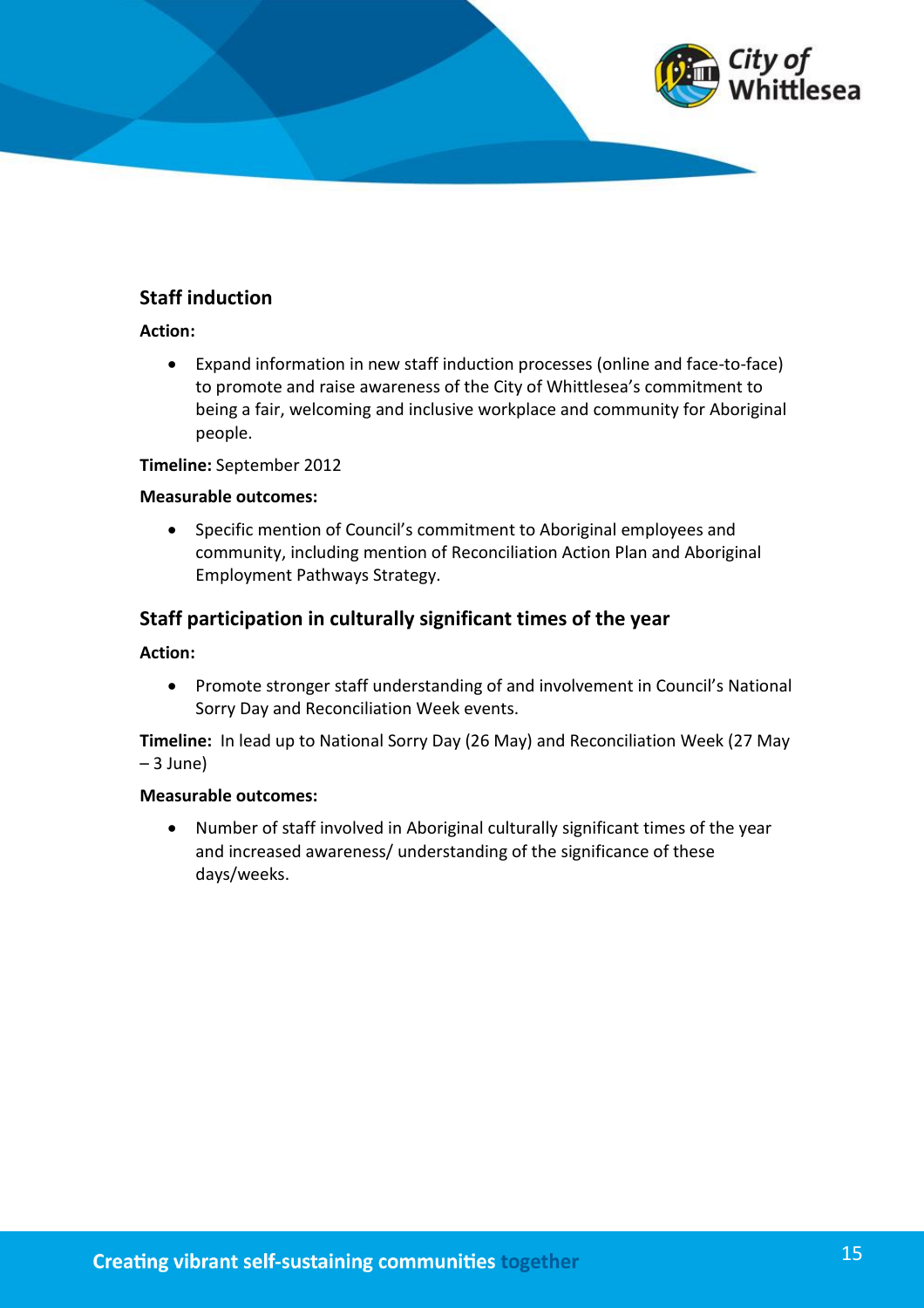

## <span id="page-15-0"></span>**Action Area 2: Attraction, Recruitment & Selection Action**

*Objective: To proactively attract and recruit Aboriginal people through providing culturally appropriate and flexible recruitment and selection processes, offering a range of avenues to long-term and permanent positions (targeted recruitment, general recruitment, casual positions, scholarships, traineeships,) across a range of qualification and organisational levels.*

#### **Human Resources staff capacity building**

#### **Action:**

· Provide external mentoring and/or a secondment opportunity for Team Leader Recruitment, to enable greater understanding and skills development in culturally appropriate and flexible recruitment and selection processes, to aid review and enhancement of our own policies and processes.

#### **Timeline:** November 2012

#### **Measurable outcomes:**

- · Improved understanding and skills in culturally appropriate and flexible recruitment and selection processes.
- · More culturally appropriate and flexible recruitment and selection processes implemented

#### **Action:**

· Provide Victorian Equal Opportunity and Human Rights Commission training for key Human Resources' staff to support them to understand and use the 'Special Measures' Clause within the Equal Opportunity Act 2010.

#### **Timeline:** November 2012

#### **Measurable outcomes:**

- · Improved understanding of the 'Special Measures' clause and how to use it
- · 'Designated' and 'Identified' positions advertised

#### **Review of recruitment and selection processes**

**Action:** Review and enhance recruitment and selection processes so they are culturally appropriate and flexible in order to increase the quality and number of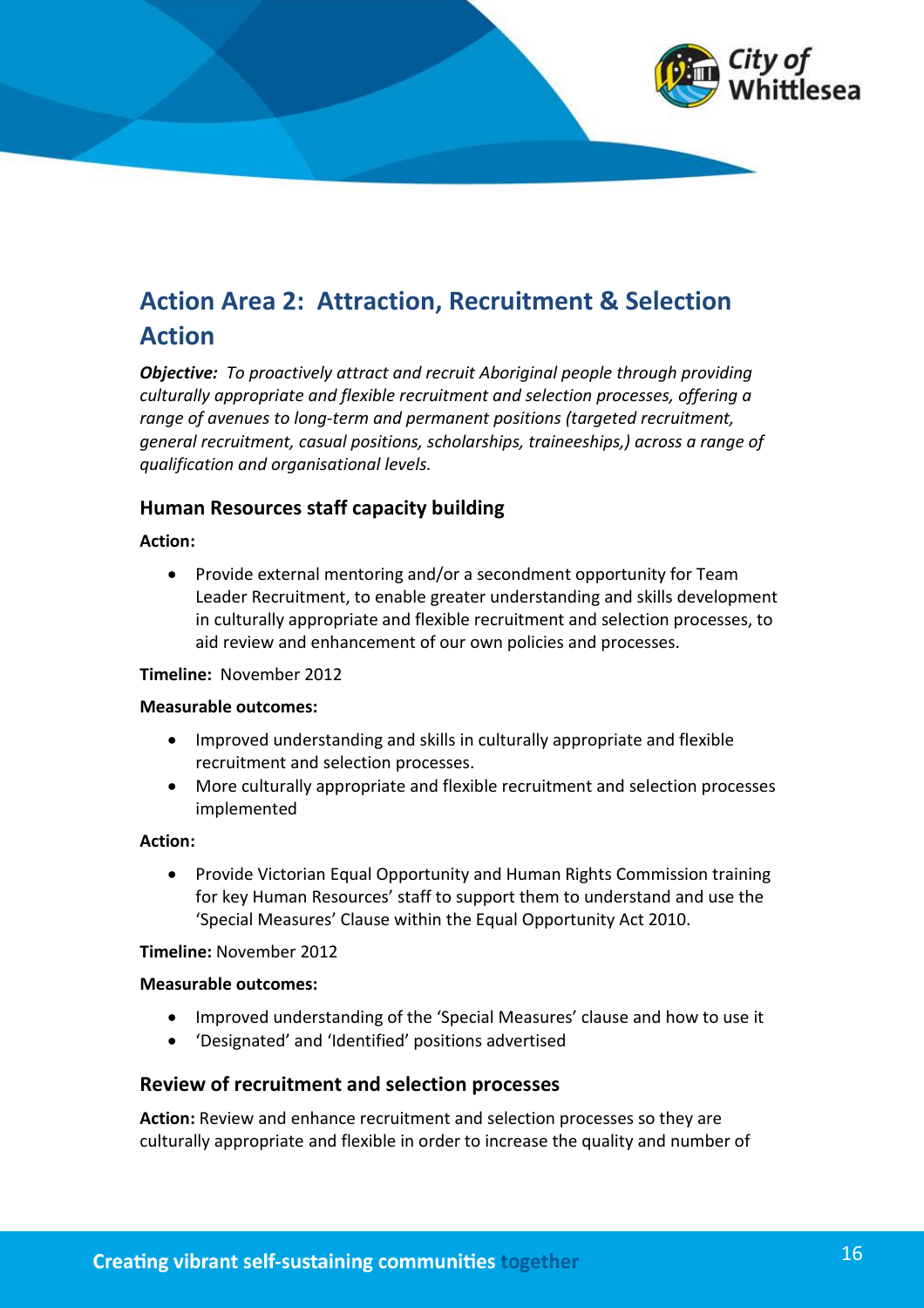

Aboriginal people applying for and being successful in securing positions. Review to explore:

- § Using the 'Special Measures' Clause within the Equal Opportunity Act 2010 to have Identified and Designated positions for Aboriginal people
- § Shortening position descriptions and use of plain language
- § Minimising selection criteria
- Including realistic minimum requirements of jobs within position descriptions
- § Reviewing selection processes, including having less formal interviews
- § Promoting jobs through Aboriginal local networks (e.g. Local Indigenous Network, Whittlesea Reconciliation Group) and Aboriginal-specific media (radio and press)
- Developing a greater focus on personal communication and the opportunity to demonstrate skills and abilities, through recruitment strategies
- § Including statement 'Aboriginal and Torres Strait Islander people strongly encouraged to apply' – in position descriptions, online job advertisements and identified print job advertisements

Changes to be communicated to Managers/ Supervisors for implementation.

#### **Timeline:**

- · Interim review of recruitment and selection processes in November/December 2012
- · Comprehensive review of recruitment and selection processes commencing August 2013

#### **Measurable outcomes:**

- · Shorter position descriptions, written in plain language, with between 4 and 6 key selection criteria, with realistic job requirements
- · Less formal recruitment/selection processes
- · Weekly job e-newsletter distributed to local Aboriginal agencies and networks
- · Jobs advertised through Aboriginal-specific media (radio and press)

#### **Stakeholder communications**

**Action:** Develop and implement communications activities to communicate Council's focus on proactively attracting, recruiting and retaining Aboriginal people to key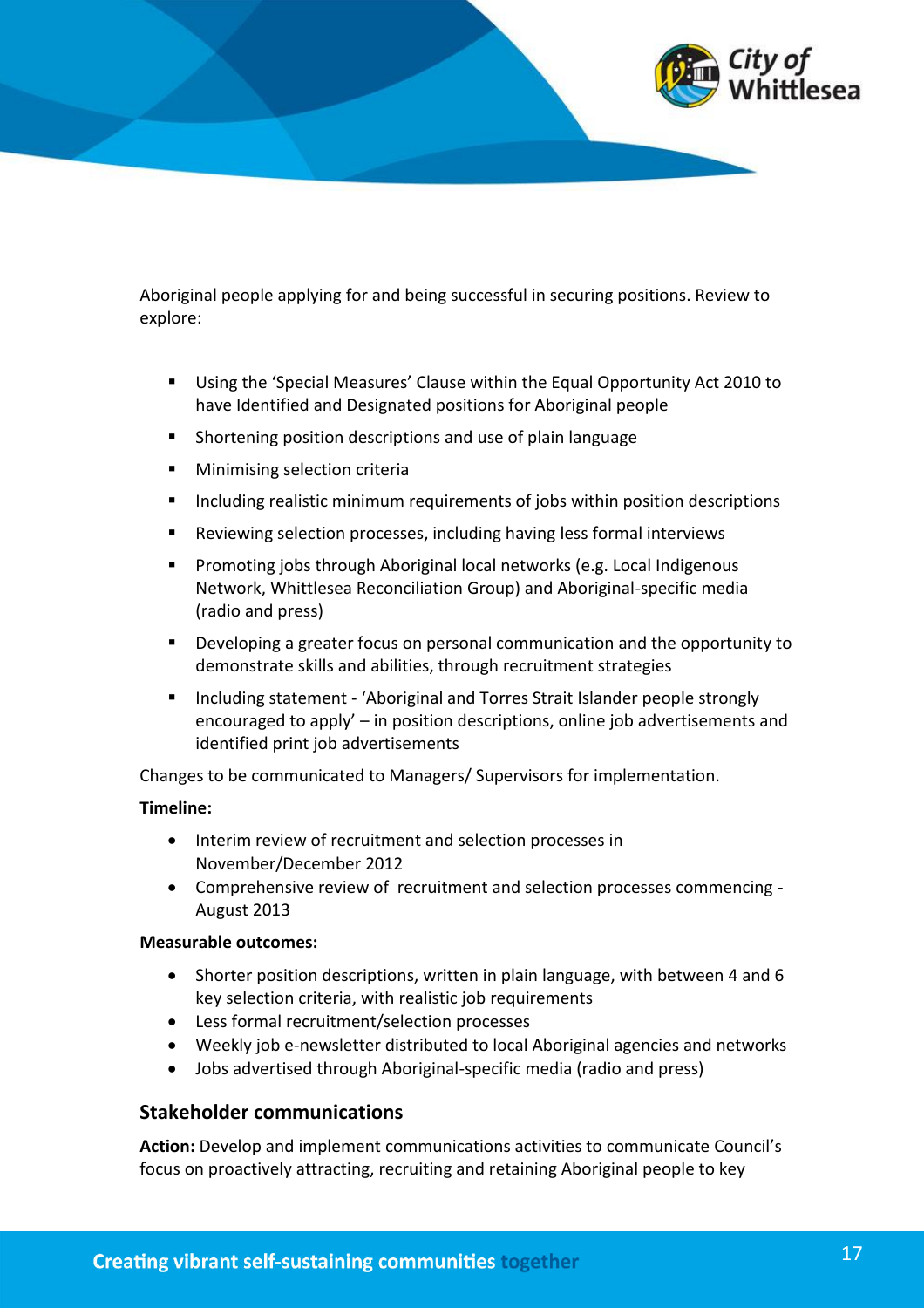

stakeholders - local Aboriginal community members and groups (Whittlesea Reconciliation Group, Local Indigenous Network, Bubup Wilam), Job Networks and local agencies/groups, schools, Universities.

Communications activities to support the development of a partnership approach to increasing workforce participation for Aboriginal people across Council and improve understanding of Council's role and functions and what career opportunities exist in local government.

Activities may include:

- Tailored letter from CEO to key stakeholders (local Aboriginal peak and local Aboriginal community groups, agencies and networks; local schools, universities and TAFEs etc) to promote Council's focus on increasing Aboriginal workforce participation, specifying targets and key actions
- § Meetings between Council staff and key community groups/agencies/Job **Networks**
- Weekly 'job vacancies' email to Aboriginal peak and local groups and Job Networks
- § Regular informal reporting on progress against strategy/action plan through Aboriginal staff members' involvement on Local Indigenous Network, Whittlesea Reconciliation Group, Bubup Wilam etc

#### **Timeline:** From August 2013

#### **Measurable outcomes:**

- Communications activities developed and implemented to reach key stakeholders, e.g. Aboriginal peak and community groups, community members, schools, Universities, Job Networks etc
- Community engaged and consulted on an ongoing basis

#### **Infrastructure Department Aboriginal employment pilot**

**Action:** Develop and implement a pilot to employ Aboriginal people into entry level labour hire (full-time, casual) positions at Council's Infrastructure Department, e.g. Manual Litter positions. Pilot to include:

- § Aboriginal Cross Cultural Training for selected Infrastructure Maintenance Unit supervisory staff.
- Buddy system for new recruits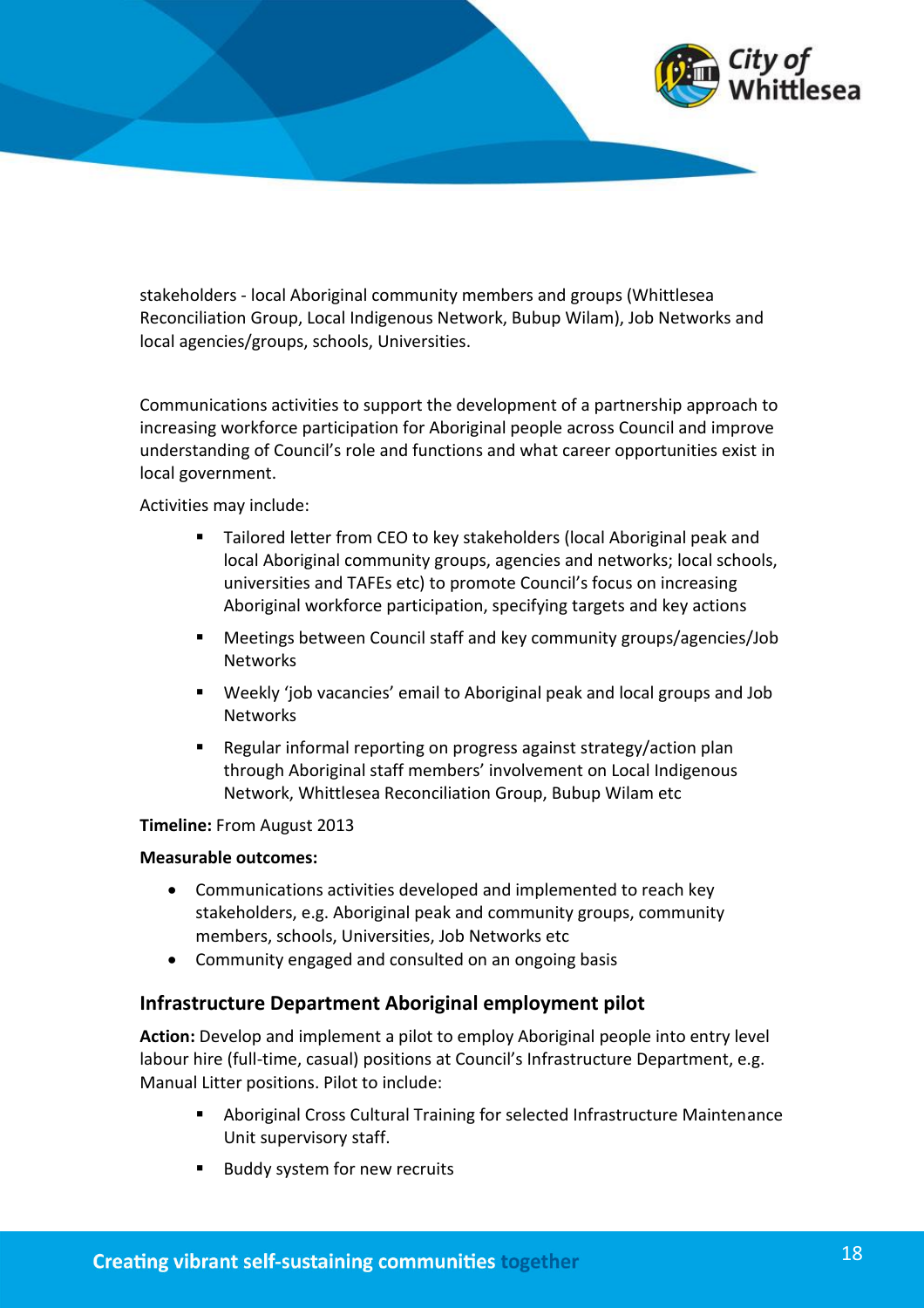

Providing assistance for career development (e.g. moving into permanent positions) **Timeline:** February/March 2013

#### **Measurable outcomes:**

- · Aboriginal Cross Cultural Training provided to Depot Staff
- · Buddy system implemented for new recruits
- · 2-3 new Aboriginal staff members recruited within 12 months of the completion of the Aboriginal Cross Cultural Training program
- · 2 new recruits moving into permanent positions
- · Retention rates of new recruits

#### **Aged and Disability Department and NMIT partnership**

**Action:** Partner with NMIT (Koorie Services Centre and Certificate III in Home and Community Care and Aged Care) to support Aboriginal students completing the dual certificate to complete work placements and secure employment at Council after course completion. Partnership to include:

- § Council Aged and Disability staff attending Cultural Awareness Training delivered by NMIT Koori Services Centre
- Council staff (including Manager, Aged and Disability) addressing NMIT Koorie students as guest speakers during course

**Timeline:** September 2012 – January 2013

#### **Measurable outcomes:**

- · Cultural Awareness Training delivered to Home and Community Care and administrative staff (including those to become student 'buddies') and increased awareness and understanding
- · Positive relationship developed and maintained between Council staff and students

**Action:** Work placements at Council supported by a buddy, etc.

**Timeline:** September 2012 – January 2013

#### **Measurable outcomes:**

- · 2-3 students undertake work placements at Council, supported by a buddy
- · 2-3 students gain employment with Council (Home Support Workers within HACC, positions supporting Aboriginal-specific Planned Activity Group)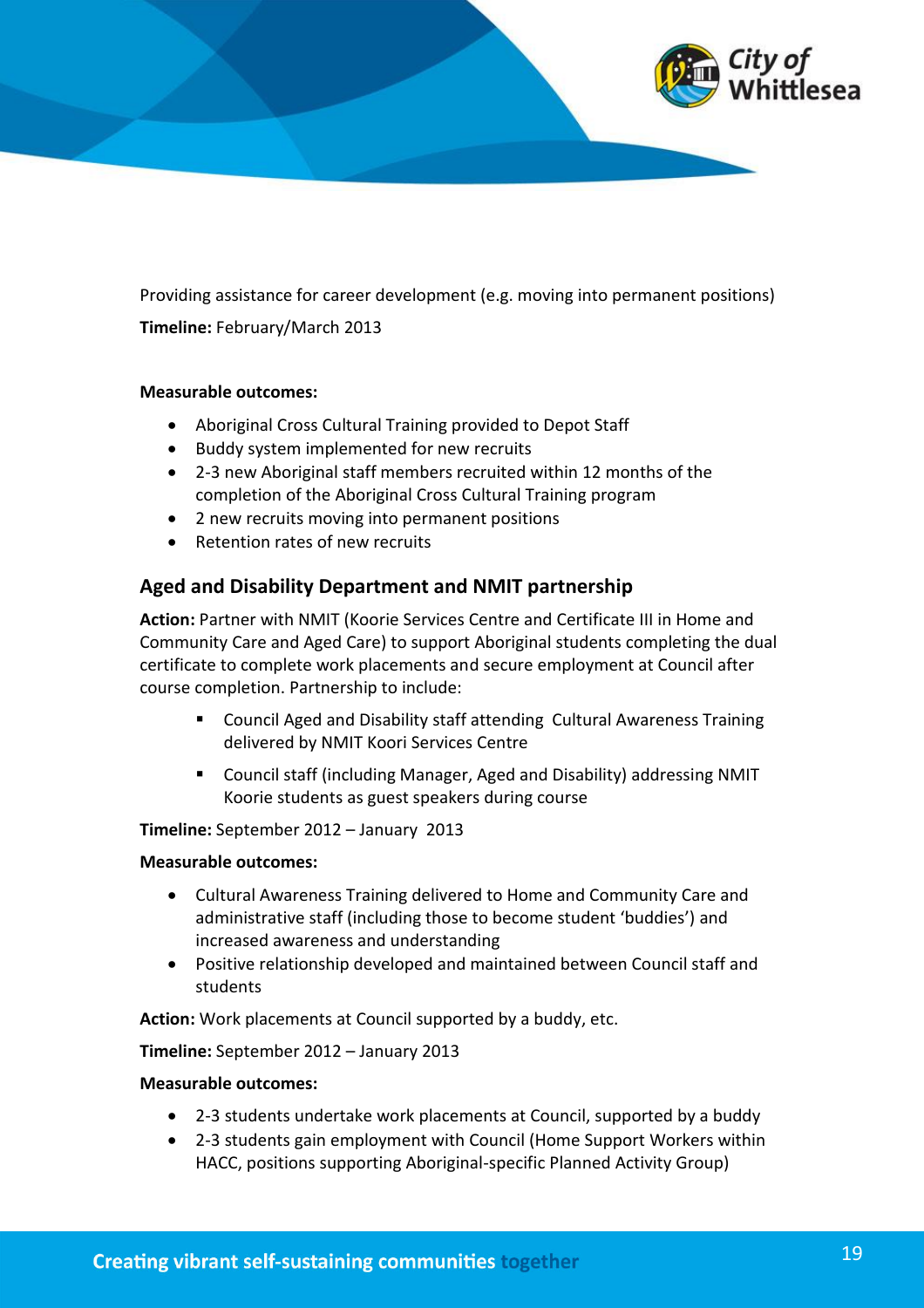

#### **Maternal and Child Health Scholarships**

**Action:** Develop Aboriginal Maternal and Child Health university scholarship program *(or potentially use scholarship to assist a general nurse to study Midwifery and Maternal and Child Health).*

#### **Timeline:** 2012/2013 financial year

*Program to be implemented in 2012/13 financial year and then reviewed to determine if there are positions available for Maternal and Child Health nurses at Council* 

#### **Measurable outcomes:**

- · Aboriginal Maternal and Child Health university scholarship program developed
- · 1 Aboriginal scholarship provided and/or 1 Aboriginal nurse practitioner recruited within Maternal and Child Health Department in 2012/13 financial year

#### **Work experience placements**

**Action:** Partner with RMIT University via the Hume Whittlesea Workplace Learning Program, and the Whittlesea Youth Commitment, to provide work experience placements for Aboriginal students across Council. Students to be placed in Departments where staff have undertaken Cross Cultural Training and have the capacity to provide adequate support.

Partnership to include opportunities to strengthen relationship between Council and local schools.

Partnership to be guided by the Koorie Education Transition Pathways Network 'Principles of Working Together' which has been developed under the auspices of the Northern Metropolitan Region Wannik Implementation Plan

#### **Timeline:** From February 2013

#### **Measurable outcomes:**

- · Partnership between Council and Hume Whittlesea Workplace Learning Program formalised
- · Aboriginal-specific student work experience placement program developed and implemented
- · 2 Aboriginal student work experience placements across Council per annum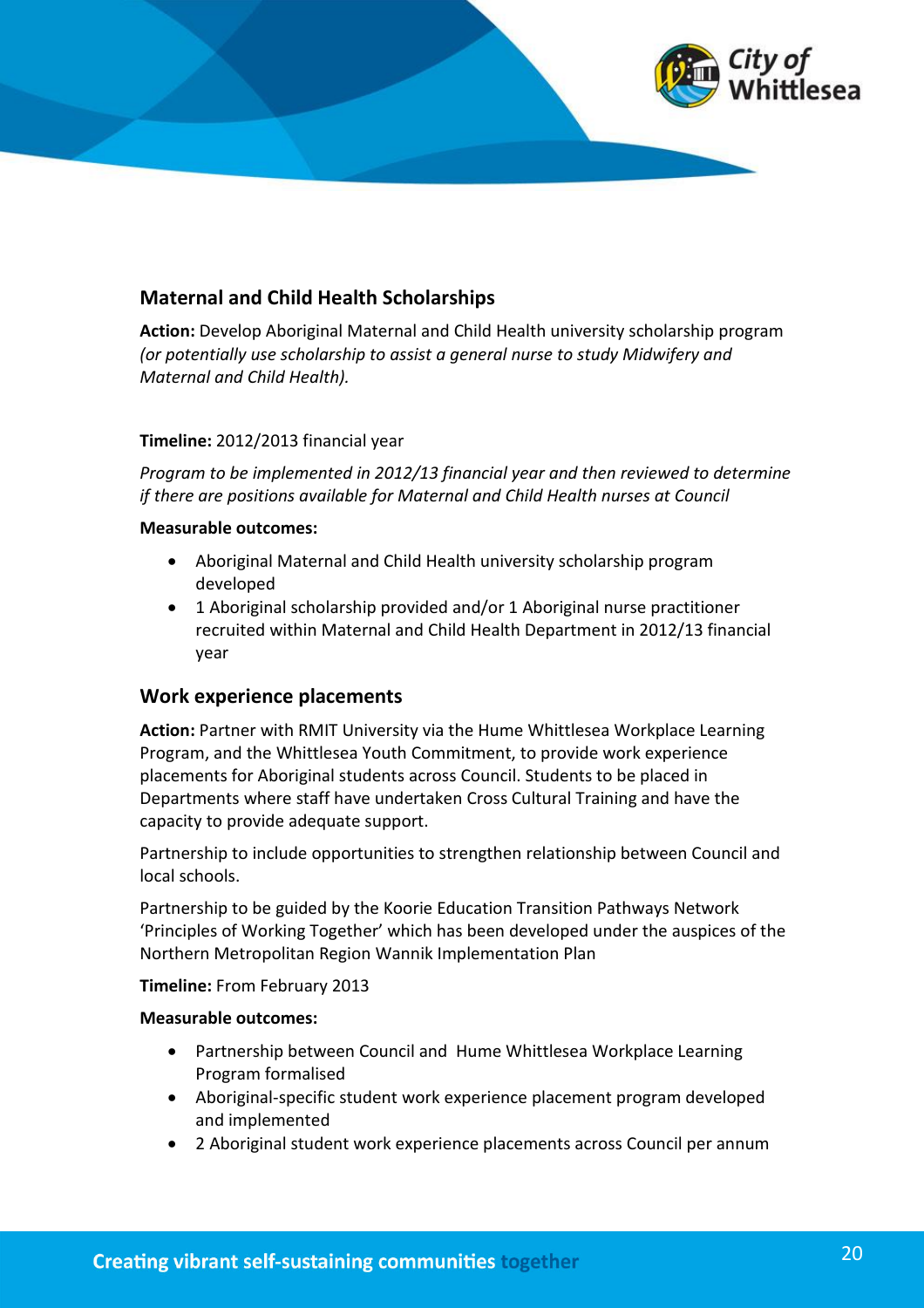

#### **Traineeships**

**Action:** Develop and implement Aboriginal traineeship opportunities across the organisation. Traineeship program to be supported by DEEWR Indigenous Employment panel member (recruitment agency). Trainees to be supported to secure ongoing employment (either at Council or through the Indigenous Employment panel member).

#### **Timeline:** From February 2013

#### **Measurable outcomes:**

- · Aboriginal-specific traineeship opportunities developed and implemented
- · 1 Aboriginal traineeship (adult) across Council per annum
- · Number of trainees progressing into paid work within Council

#### **Social procurement**

**Action:** Progress the identification and implementation of Aboriginal employment opportunities (such as traineeships, casual employment, etc) through the new social procurement clause in Council's contracts and tenders.

**Timeline:** From September 2012

**Measurable outcomes:** Number of Aboriginal people employed through the social procurement clause in Council's contracts and tenders.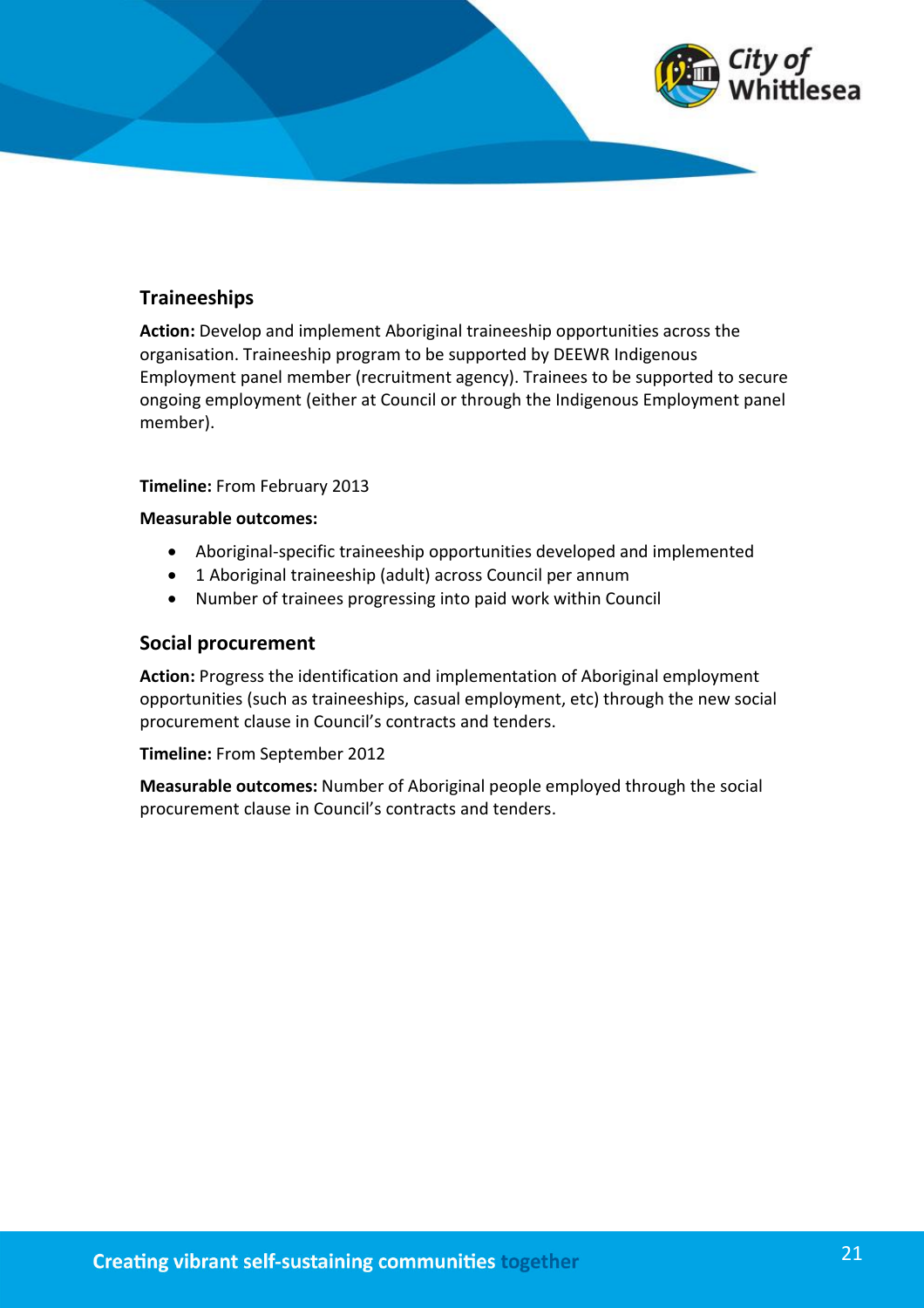## <span id="page-21-0"></span>**Action Area 3: Retention and Career Development**

*Objective: To enhance support mechanisms and career development opportunities to retain and develop our Aboriginal employees, with flexible working arrangements enabling Aboriginal employees to meet their family, community and cultural obligations.*

#### **Mentoring/buddy program**

**Action:** Develop mentoring/buddy program for new and existing Aboriginal employees, with staff providing mentoring to receive formal training.

**Timeline:** Support to mentor new Aboriginal staff members to be provided by DEEWR Indigenous Employment panel member (recruitment agency) October 2012 – October 2013

**Measurable outcomes:** DEEWR Indigenous Employment panel member (recruitment agency) provides mentoring to new staff recruited through them.

**Action:** Explore Aboriginal Affairs Victoria's Wayaperri Program which offers mentoring training or explore partnering with an external organisation that can provide mentoring pro bono.

Explore strengthening the current Aboriginal Officers Network group to support new recruits (e.g. being a buddy in the first two weeks of a new recruit starting and inviting them to join the network).

**Timeline:** Internally driven mentoring program to be developed and implemented from August 2013.

#### **Measurable outcomes:**

- · Staff mentors/buddies identified and trained
- · New and existing Aboriginal staff have the opportunity to have a mentor and feel supported through mentor/buddy program Aboriginal Officers Network group supporting new recruits through being a buddy and joining the network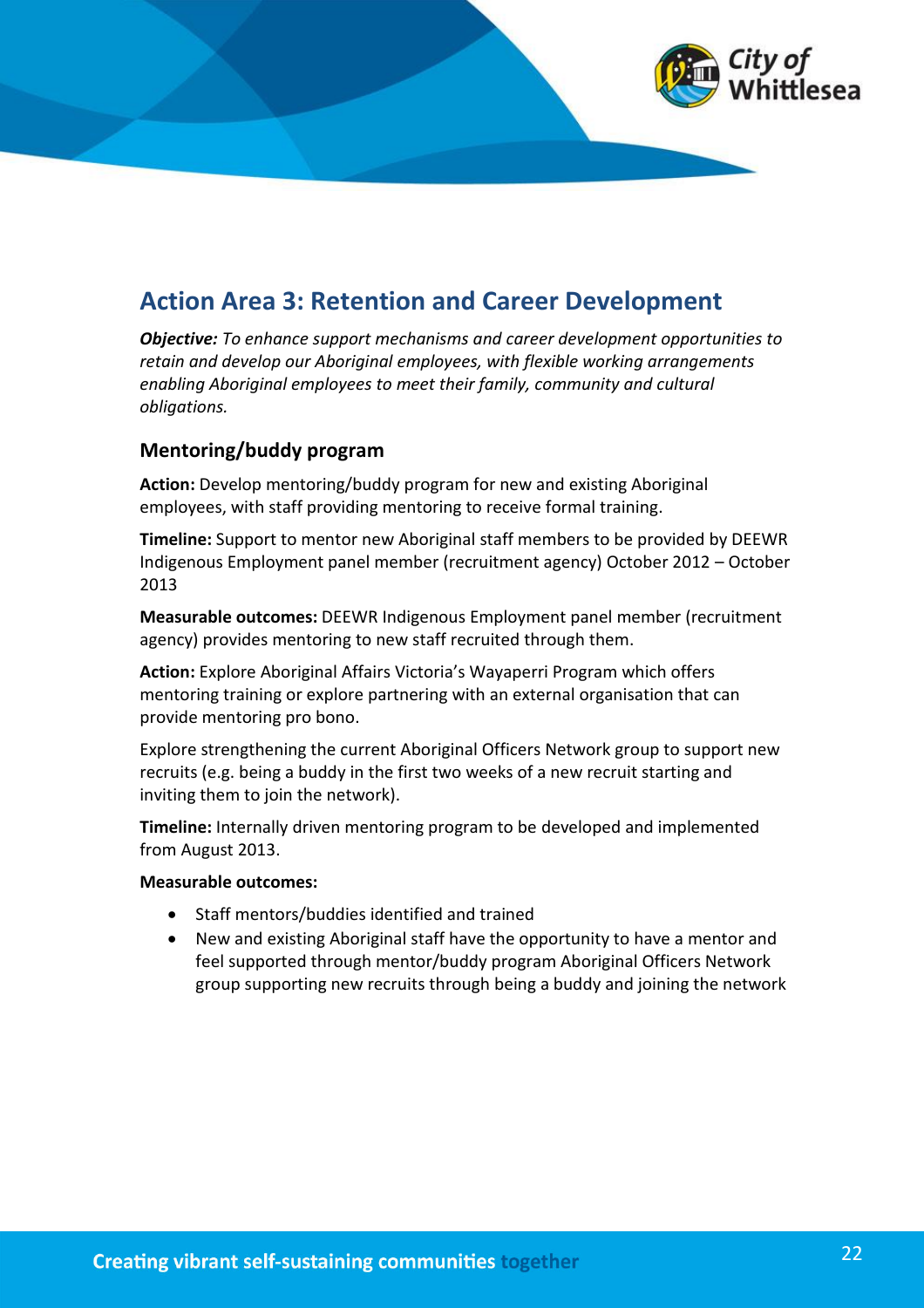

#### **Cultural leave policy**

**Action:** Develop an organisational cultural leave policy to allow Aboriginal staff members (and all staff) to meet their work, family and/or community obligations. Promote need for policy and how to implement the policy to Directors, Managers and Team Leaders. Promote existence of policy to all staff.

**Timeline:** December 2012

**Measurable outcomes:** Cultural leave policy developed.

**Action:** Use evidence to support the need for flexible working arrangements, e.g. Aboriginal employees are more than twice as likely as other employees to have carer responsibilities and 38% of Aboriginal employees have cultural and/or community obligations that involve responsibilities out of the workforce.

#### **Timeline:** December 2012

**Measurable outcomes:** All staff aware of policy and Directors, Managers and Team Leaders implementing the policy correctly.

#### **Career development**

**Action:** Provide assistance to current and new Aboriginal employees to expand their employment opportunities and career progression, through Performance Development Planning and reviews, identifying training opportunities and individual support from Human Resources. Consider opportunities for secondments and acting in other roles/more senior roles.

#### **Timeline:** From August 2013

#### **Measurable outcomes:**

- · Performance Development Planning used as an opportunity to proactively discuss career aspirations and training needs
- · Human Resources providing individual support to Aboriginal staff

#### **Work Ready Project (Aboriginal focus)**

**Action:** Expand the Work Ready Project (currently with a focus on newly arrived adults from migrant and refugee backgrounds) to include Aboriginal adults looking for work experience/return to work opportunities.

**Timeline:** From August 2013

#### **Measurable outcomes:**

· Work Ready Project expanded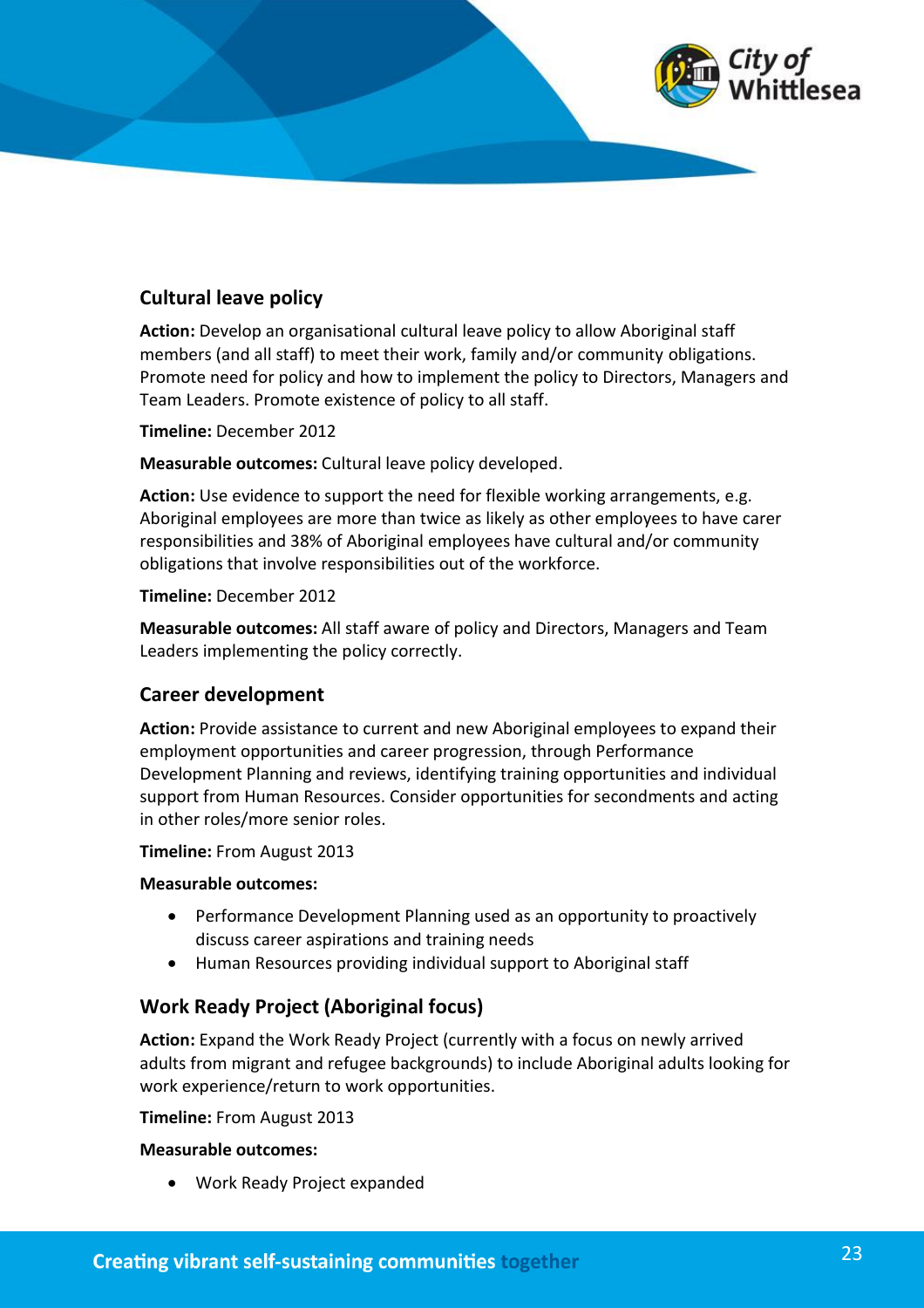

- · 3 Aboriginal adults participating in Work Ready Project per annum (from commencement of expanded project)
- · 2 participants secure casual or permanent positions (full-time or part-time) within Council or in other organisations

## <span id="page-23-0"></span>**Action Area 4: Resources, Governance & Reporting**

*Objective: To effectively resource the Strategy and Action Plan to ensure its success and sustainability and be accountable to the local Aboriginal community using sound governance, adequate monitoring and transparent reporting.*

#### **External support - DEEWR Indigenous Employment panel**

**Action:** Engage the services of a DEEWR Indigenous Employment Program panel member in the interim to support Council to reach our Aboriginal employment target and aims, such as providing advice on policy and practice changes, sourcing candidates for casual and permanent positions and traineeships, providing mentoring to new Aboriginal staff members.

**Timeline:** October 2012 – October 2013

**Measurable outcomes:** Indigenous Employment Program panel member engaged.

**Action:** Indigenous Employment Program panel member to work closely with Council to build our skills and expertise in Aboriginal employment, with the contract being phased out following the recruitment of an Aboriginal Employment Officer (position dependent on funding) to oversee the implementation of the Aboriginal Employment Pathways Strategy (see below).

**Timeline:** October 2012 – October 2013

**Measurable outcomes:** Council supported to implement strategy/action plan and achieve Aboriginal employment targets and objectives.

#### **Aboriginal Employment Officer**

**Action:** Recruit an Aboriginal Employment Officer, within the Human Resources Unit, to oversee the implementation of the Aboriginal Employment Pathways Strategy and support Council to reach our target and aims.

**Timeline:** Aboriginal Employment Officer was recruited by December 2013.

#### **Measurable outcomes:**

New budget initiative for Aboriginal Employment Officer successful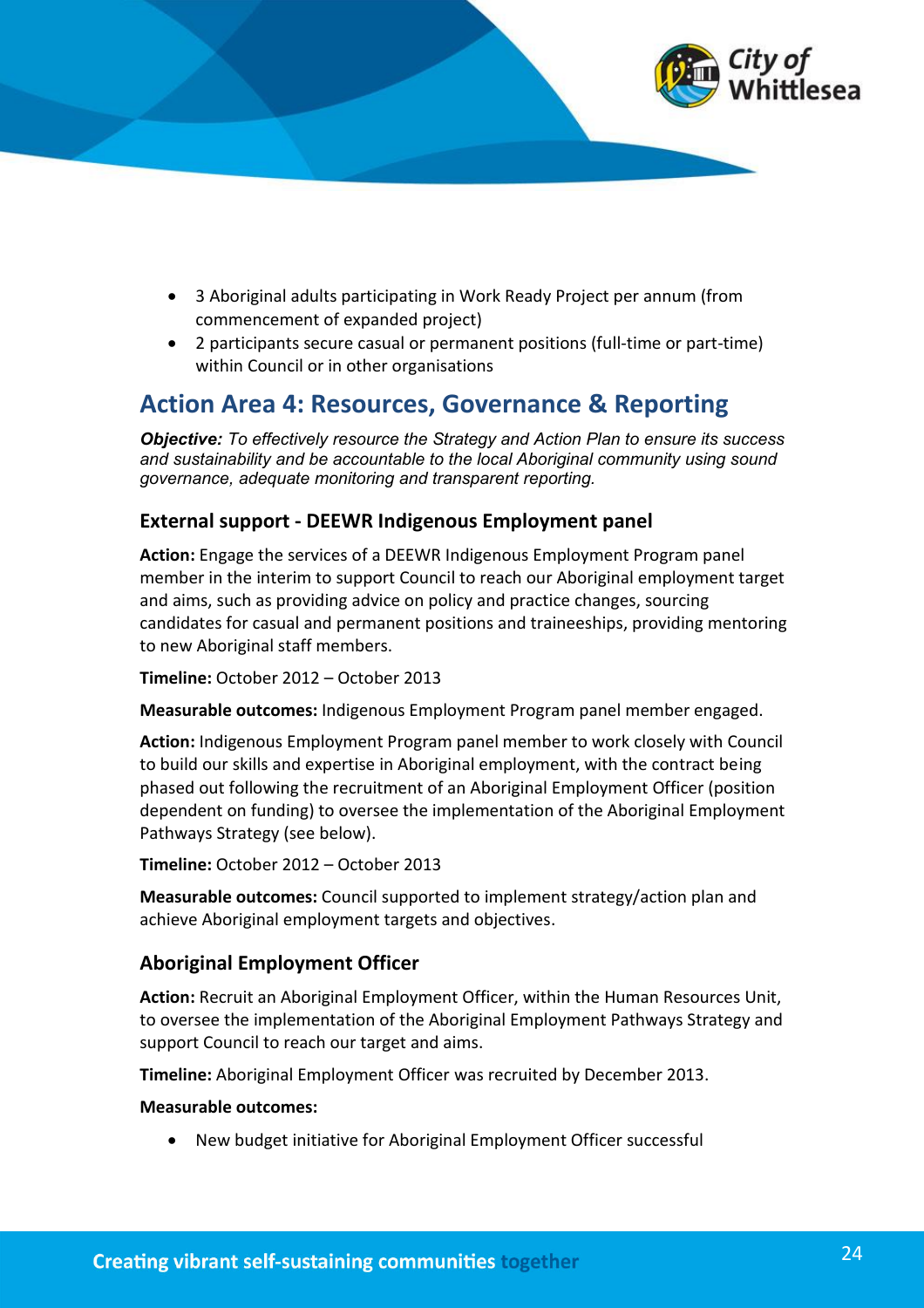

· Aboriginal Employment Officer recruited with Human Resources Department, for November 2013

#### **DEEWR Indigenous Employment Program (IEP)**

**Action:** Explore (further) becoming a DEEWR IEP employer, entering into a contract with DEEWR where the Department and Council agree an employment target and Council receives financial and non-financial support as targets are achieved.

Decision to enter into a contract with DEEWR to be determined once it is known whether the new budget initiative for the Aboriginal Employment Officer is successful and there is a dedicated resource to progress the implementation of the Aboriginal Employment Pathways Strategy.

**Timeline:** August 2013

**Measurable outcomes:** Contract entered into with DEEWR, (once the level of resourcing for the Aboriginal Employment Pathways Strategy is determined).

#### **Governance structure**

**Action:** Develop a governance structure, e.g. Internal Steering Committee and external Aboriginal Community Governance Group, to monitor progress against actions and enable an ongoing relationship/partnership with the Aboriginal community to be achieved. Governance structure to involve transparent reporting against actions to the Aboriginal community or group.

Synergies with Reconciliation Action Plan (RAP) governance structure to be explored, so as not to duplicate processes.

Opportunities to develop relationships and involve organisations that specialise in Aboriginal employment to be explored.

Interim structure, for example the RAP governance structure or Localities Embracing and Accepting Diversity (LEAD) Project governance structure, to oversee implementation of Aboriginal Employment Pathways Strategy.

**Timeline:** From August 2013

**Measurable outcomes:** Governance structure set-up and overseeing implementation of Aboriginal Employment Pathways Strategy.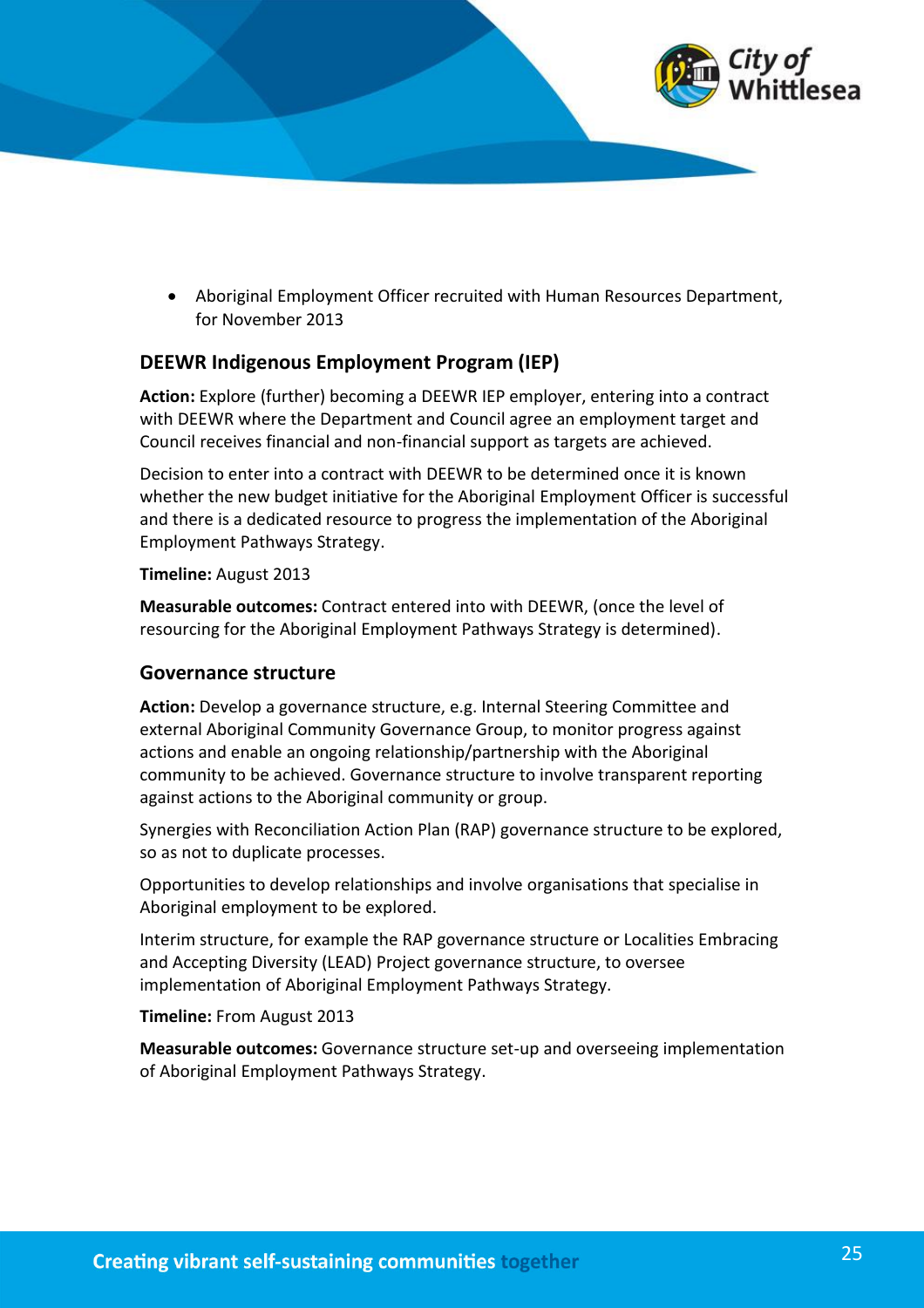

#### **Monitoring & reporting**

**Action:** Review data on make-up of Council workforce quarterly to monitor progress against Aboriginal employment targets and provide progress reports through governance structure.

**Timeline:** In line with LEAD Internal Working Group meetings, LEAD Senior Management Team meetings, or RAP governance meetings.

#### **Measurable outcomes:**

- · Reports prepared and provided to LEAD, RAP or Internal Steering Group / Aboriginal Community Governance Group at quarterly meetings
- · Strong and mutually beneficial relationship developed and maintained with the local Aboriginal Community Governance Group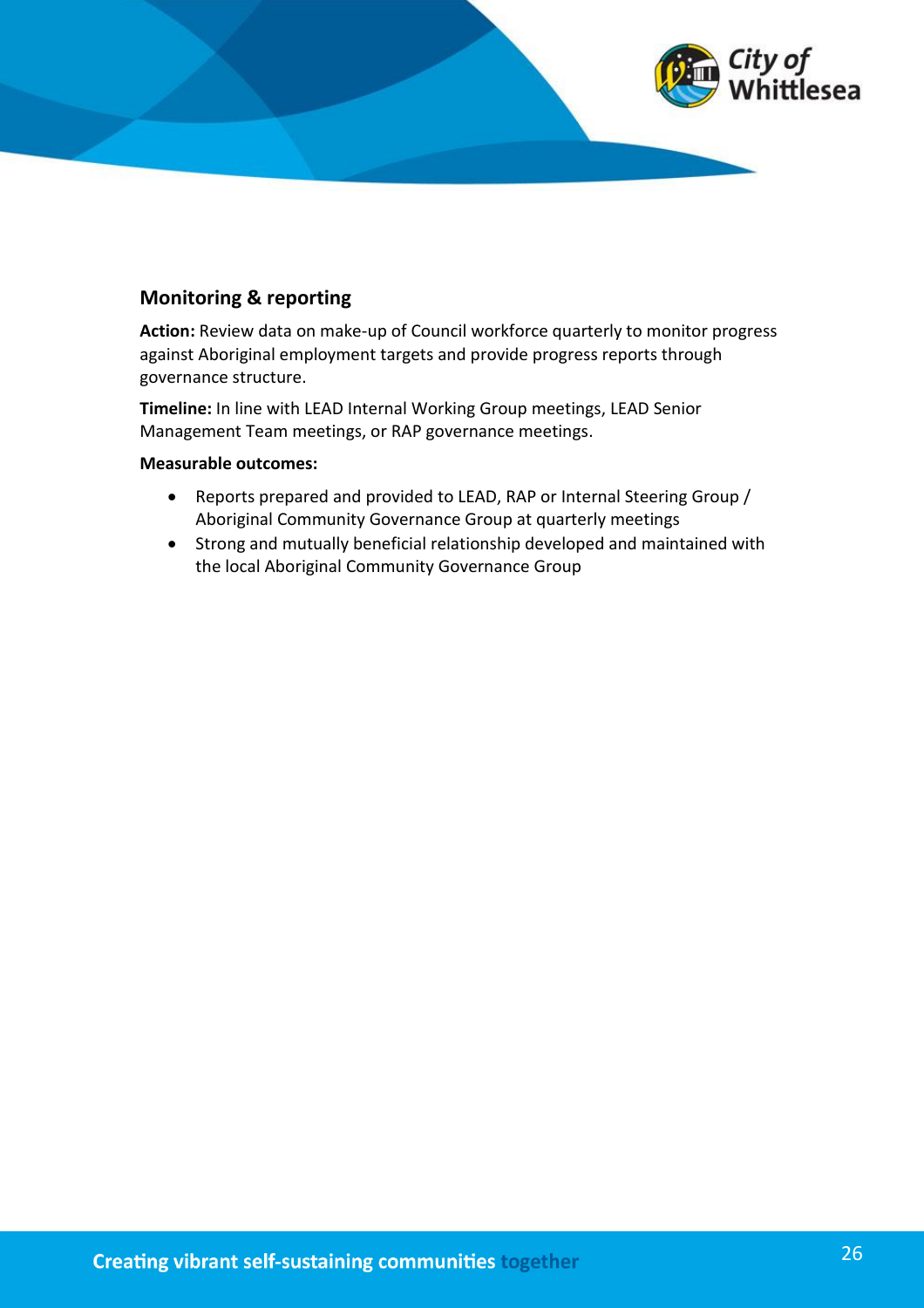

## <span id="page-26-0"></span>**Appendix**

| Project:      | Localities Embracing and Accepting Diversity (LEAD) Project                                   |
|---------------|-----------------------------------------------------------------------------------------------|
| Last updated: | 30 May, 2012                                                                                  |
| Prepared by:  | Yasmin Standfield, LEAD Project Manager                                                       |
| Topic:        | Discussion Paper - Development of Council's Aboriginal<br><b>Employment Pathways Strategy</b> |

## <span id="page-26-1"></span>**1. Purpose of discussion paper**

The following Discussion Paper has been developed to outline the work undertaken to date to develop Council's Aboriginal Employment Pathways Strategy and key learnings to date.

It outlines important factors that need to be considered by senior management upfront in order to develop and implement a meaningful, effective and sustainable strategy that delivers real results for Council and the local Aboriginal community.

The discussion paper covers:

- · **The** *phased approach* to the development of the City of Whittlesea's Aboriginal Employment Pathways Strategy
- · **The** *key learnings* identified to date from a review of relevant documents (strategies, toolkits, issues papers)
- · **The** *business case/rationale* for Council developing an Aboriginal Employment Pathways Strategy and working to increase the employment (and support and retention) of Aboriginal people
- · **The** *challenges* that need to be considered upfront, *including the resources* that are likely to the needed to make the program effective and sustainable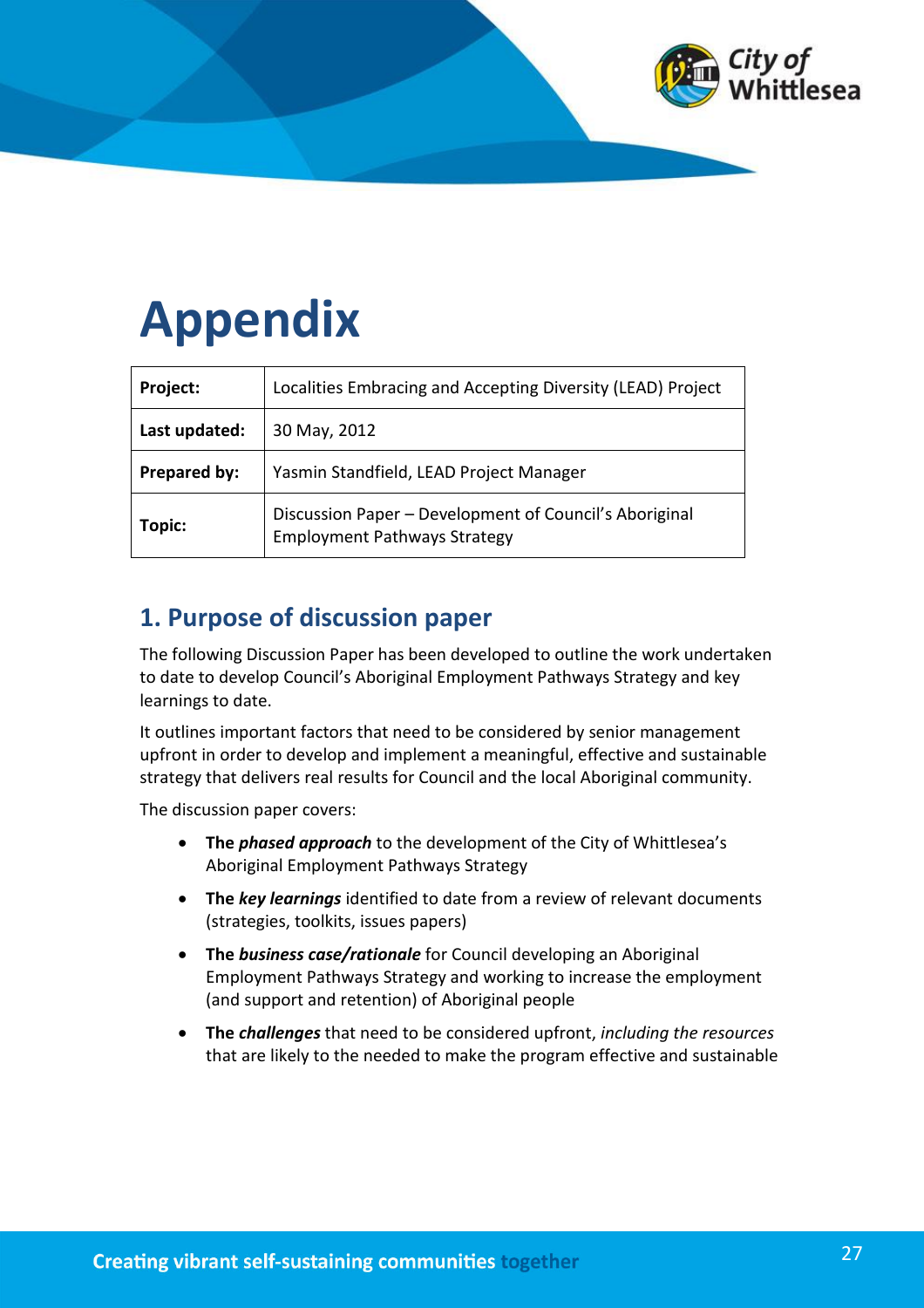

## <span id="page-27-0"></span>**2. Strategic approach**

The following four-phased approach is being implemented to develop the Aboriginal Employment Pathways Strategy:

- · **Phase one:** Information gathering (document review) *March/April*
- · **Phase two:** Stakeholder engagement and consultation (Internal and External) *May/June*
- · **Phase three:** Write up, review, approval and adoption of strategy *July/August*
- · **Phase four:** Implementation of strategy *(outside the scope of LEAD's involvement) TBC*

## <span id="page-27-1"></span>**3. Learnings from information gathering phase**

Factors that are known to support successful and sustainable Aboriginal employment strategies are outlined below. These factors need to be considered by the City of Whittlesea in the development of its strategy.

It is proposed that the following points are communicated to key staff through the internal consultation phase, included and addressed in the final Aboriginal Employment Pathways Strategy (and Implementation Plan), where appropriate.

The key learnings below are based on a review of the information contained in the:

- · Indigenous Employment Feasibility Study for the City of Whittlesea, December 2008, prepared by Paul Nixon of Employment Training **Organisation**
- · Municipal Association of Victoria Aboriginal Broker Program Think Tank session and review of supporting documents
- · Karreeta Yirramboi: An Employer Toolkit to grow Aboriginal Employment in your organisation, developed by the Victorian Government's State Services Authority
- · Increasing Indigenous Employment Rates (Closing the Gap Clearinghouse) Issues Paper
- · Australian Chamber of Commerce and Industry Employing Indigenous Australians Strategy
- · Australian Government's Indigenous Economic Development Strategy 2011– 2018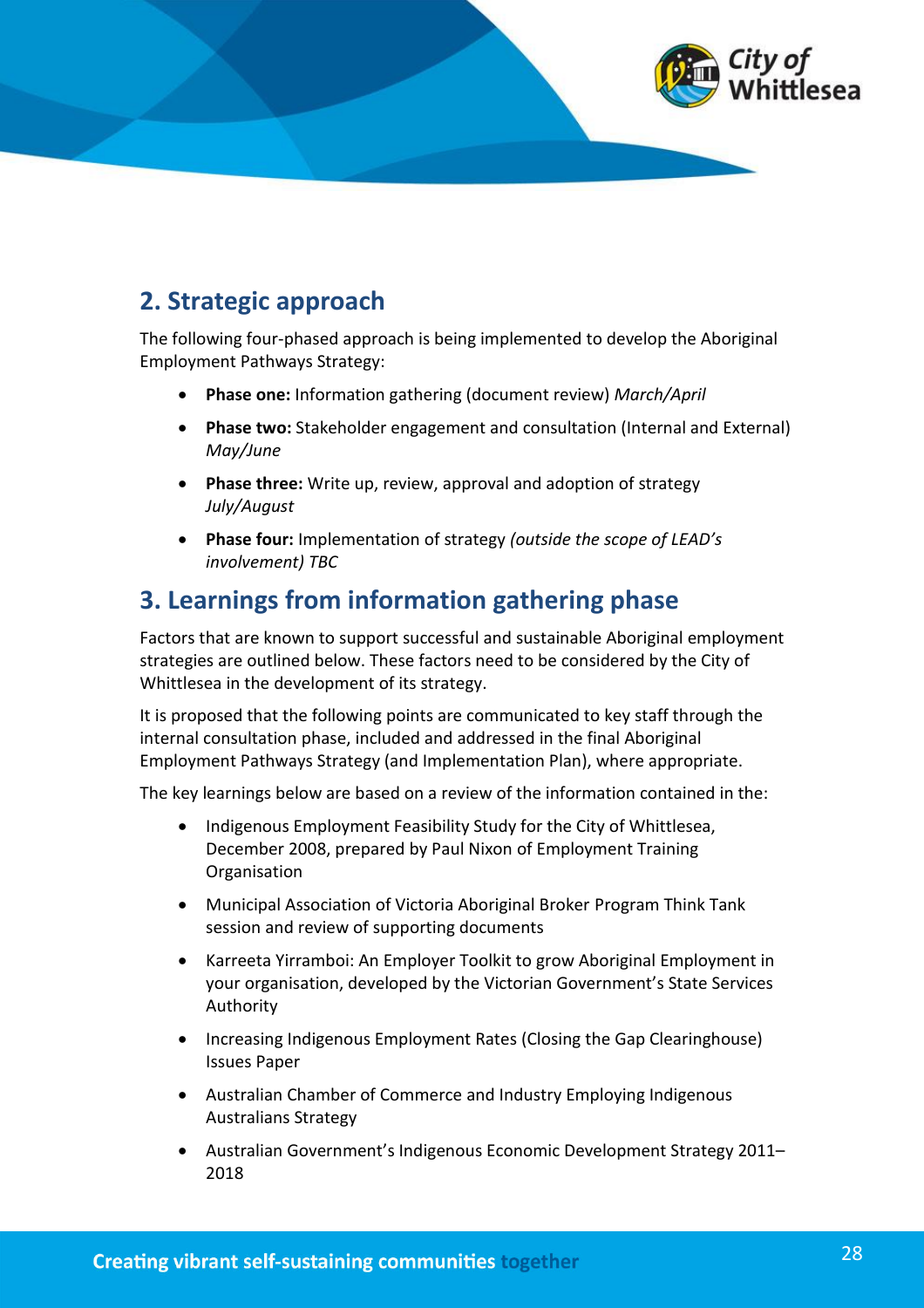

- · The Municipal Association of Victoria report, May 2012, Pathways to better employment outcomes for Aboriginal people in Victorian local government
- · Information on the Department of Education, Employment and Workplace Relations (DEEWR) Indigenous Employment Program
- · Australian Centre of Excellence for Local Government's Closing the Gap Through Place-based Employment, Local Government Indigenous Employment Program, Green Paper 2010

#### **What works:**

#### **A whole of organisation approach with ongoing commitment and involvement from the highest level**

- · A whole of organisation approach, with a commitment from the highest level (e.g. CEO, senior management and Councillors)
- · A strategic and long-term approach that links with the organisation's strategic plans (e.g. Community Plan and Corporate Plan) and is supported/underpinned by a broader policy agenda
- · Realistic, non-tokenistic employment targets that are clearly communicated, monitored and reported on. *A number of organisations set targets that are consistent with either their local demographics or Australia-wide demographics (e.g. a 2% target if Aboriginal people make up 2% of the local community)*
- · A steering committee with senior representation to oversee the strategy development and implementation.

#### **Dedicated resources for long term funding**

- Backing up the stated commitment by providing adequate and effective financial and human resources over the long term to ensure sustainability and success.
- · The success of Aboriginal employment participation is strongly linked to having an Aboriginal Employment Officer (or similar) position within HR.

#### *Supporting current staff to understand the need for a specific strategy, building cultural competence and addressing racism*

· Having a strong and well communicated business case that provides a specific rationale for the focus on Aboriginal employment and that is consistent with and links to other Council policies on diversity, reconciliation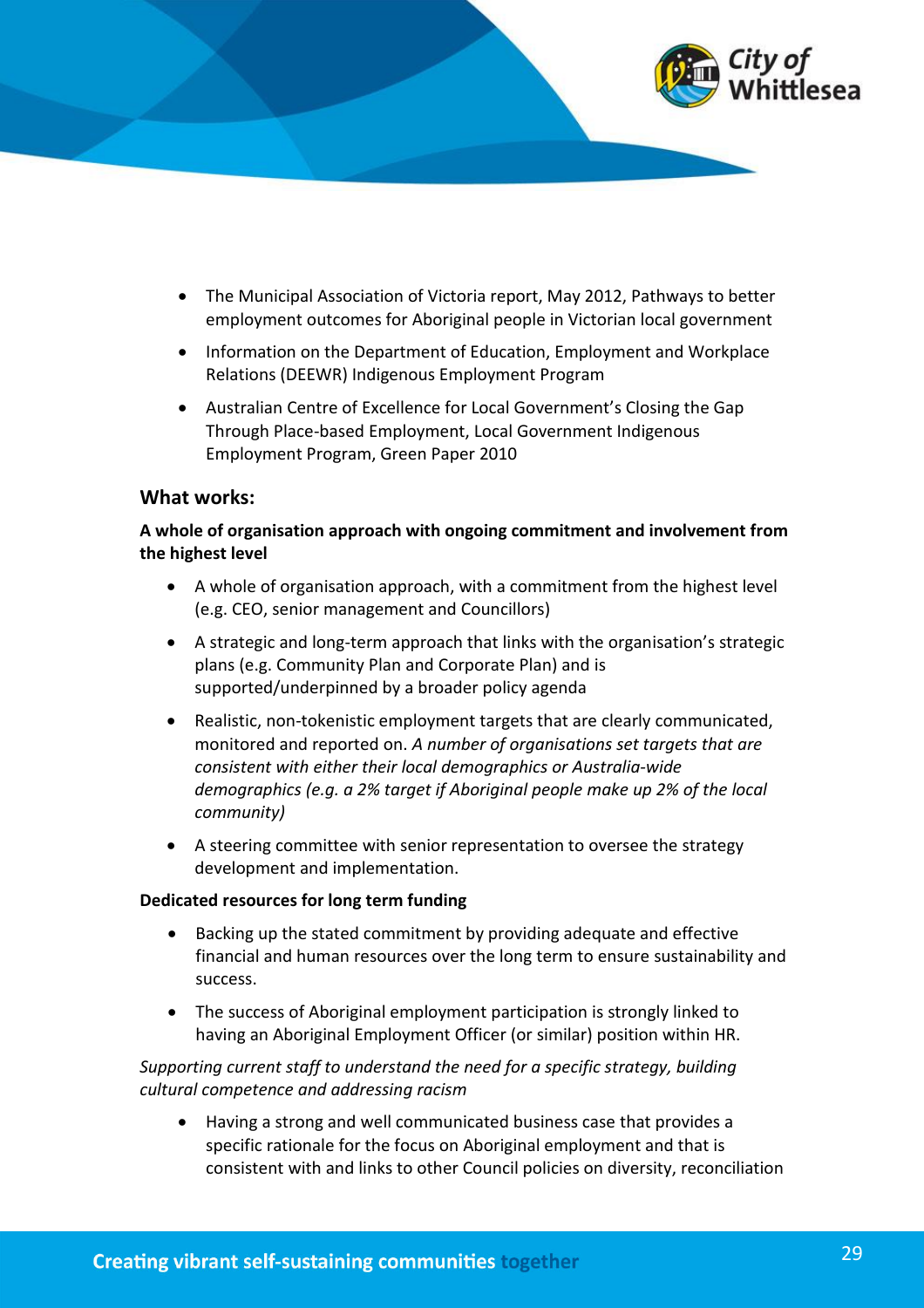

etc. The business case for action needs to be endorsed and championed by the CEO and senior management

- · Supporting communications and education to support staff to understand the rationale and justification behind the strategy *(to address common misconceptions that this is 'unfair' and gives preferential treatment to Aboriginal people)*
- · A focus on building the organisations' (and staff) cultural competency through cultural awareness/competency training for everyone – but specifically for managers and supervisors and those who work directly with Aboriginal people.

#### **HR processes that support the recruitment and retention of Aboriginal people**

- Providing a range of avenues to long-term and permanent positions, such as traineeships, scholarships, casual employment and direct recruitment. There is general consensus that traineeships should be used as a catalyst, but not relied solely upon, as traineeships are most useful if there is a pathway to permanent employment
- · Reviewing and enhancing recruitment processes (and using alternative or non-standard recruitment approaches) so they do not disadvantage Aboriginal candidates. *Examples include advertising on Aboriginal radio and television; recruitment strategies that focus on personal communication and the opportunity to demonstrate skills and abilities; maximum 1 or 2 page position descriptions - where appropriate – and written in plain language with maximum 6 selection criteria; less formal interview processes such as community Elders involved in interviews, allowing a support person to attend the interview, interviews held at Aboriginal community organisations or facilities - where appropriate, etc)*
- Pre-employment training built into the recruitment process for Aboriginal traineeships (potentially through a partnership with local training and TAFE providers) and/or providing transition to employment training that prepares people for working in Local Government
- · Multiple and complementary support/policy mechanisms to improve retention, such as mentoring programs utilising trained mentors and flexible work arrangements to allow people to meet their work, family and/or community obligations. Aboriginal employees are more than twice as likely as other employees to have carer responsibilities and 38% of Aboriginal employees have cultural and/or community obligations that involve responsibilities out of the workforce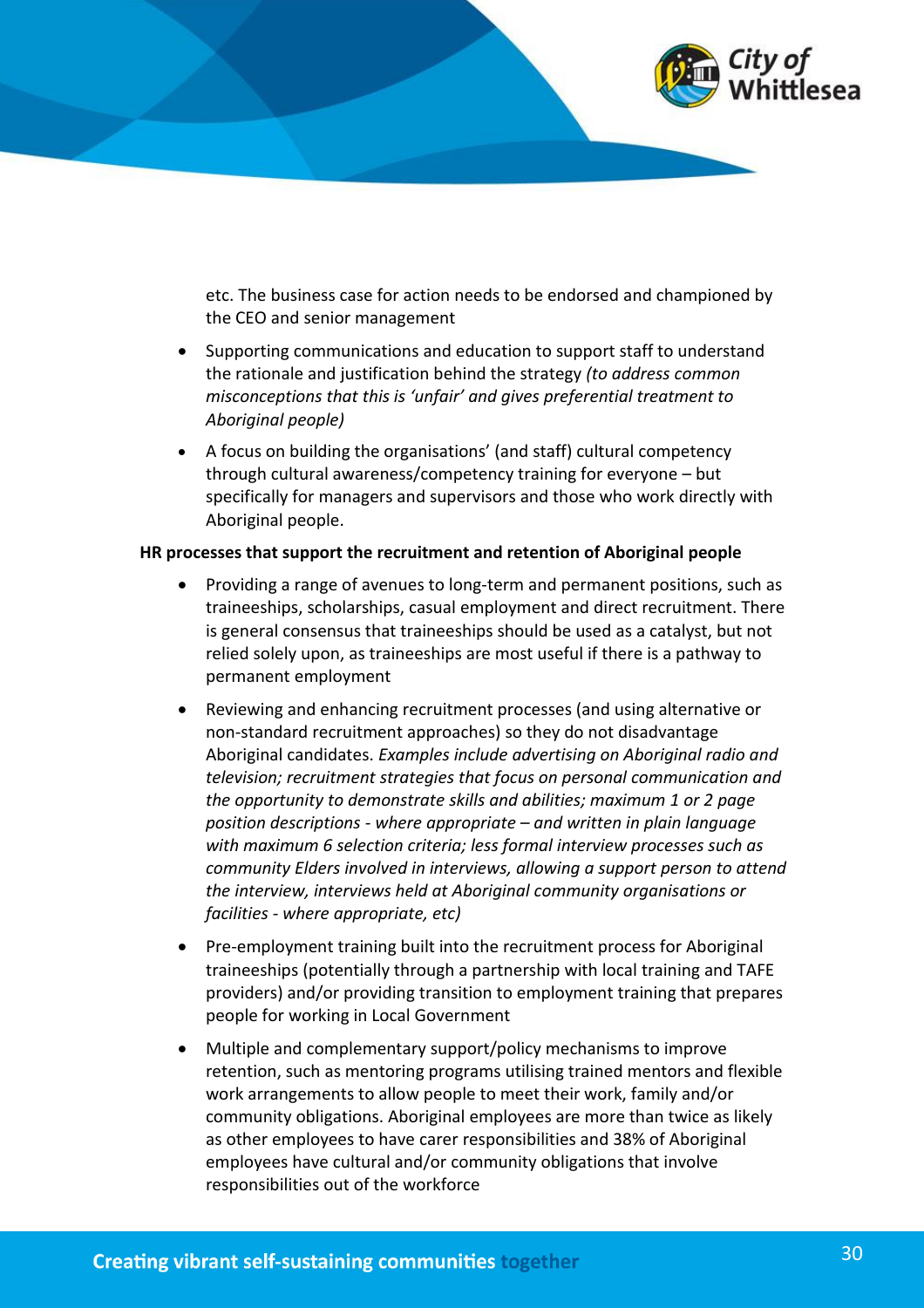

· Using the 'Special Measures' Clause within the Equal Opportunity Act 2010 to have Identified and Designated positions for Aboriginal people. *Identified jobs are those where the main functions involve working with Aboriginal people and communities. As anyone can apply for identified jobs, organisations can advertise and fill these roles without having to seek any external endorsement. A designated job is one where the incumbent must be an Aboriginal person. Designated roles can be created where: the outcomes of the job impact on the Victorian Aboriginal community, or it is considered a useful way of attracting and recruiting Aboriginal people to certain mainstream job opportunities. Until recently all designated jobs had to be approved by VCAT. In these cases an exemption from the Equal Opportunity Act 1995 was always required. However, the Equal Opportunity Act 2010 has made it easier for organisations to create designated positions. The change is intended to enable organisations to address and eliminate systemic discrimination more easily. If an organisation is considering creating a new designated role, they can contact the Victorian Equal Opportunity and Human Rights Commission for general information about the EO Act, including the operation of the special measures provision (section 12). If the position is a special measure, no further action on the part of the organisation is needed. If not, an exemption from the EO Act may be required by applying to VCAT. An organisation should seek independent advice about whether a particular position constitutes a special measure for the purposes of the EO Act.*

#### **Working in partnership with the Aboriginal community and organisations**

- · Close engagement and consultation with the local Aboriginal community
- · Leveraging networks with the Aboriginal community, Job Networks and local agencies/groups to improve understanding of Council's role and functions and what career opportunities exist in Local Government
- Developing relationships with organisations that specialise in Aboriginal employment.

### <span id="page-30-0"></span>**4. The business case / rationale for action**

There is a strong rationale and business case for organisations, including the City of Whittlesea, to take a strategic and sustainable approach to improving employment outcomes for Aboriginal people.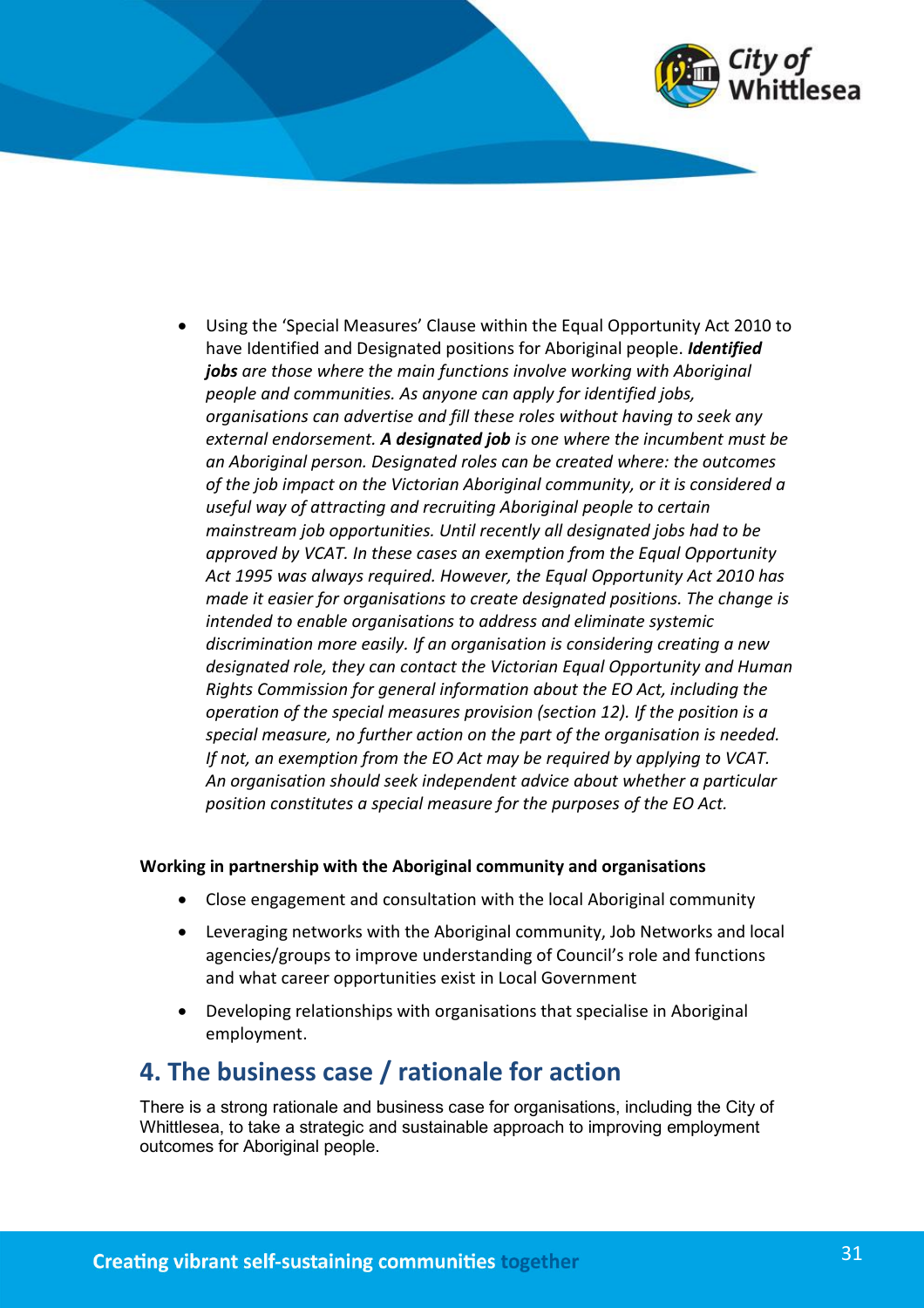

#### **Employment a critical part of the solution**

- · Employment is critical to reducing the social, economic and health gaps between Aboriginal and non-Aboriginal people
- · National research shows that Aboriginal people sit at the low end of all social indicators including employment, education, health and housing and that this fundamentally impacts on Aboriginal people's ability to live fulfilling, healthy and productive lives
- · Employment supports the economic independence and autonomy of Aboriginal people which helps address long term disadvantage
- · However, the rate of Aboriginal Australians' participation in the workforce is lower, and the unemployment rate higher, than for non-Aboriginal Australians
- · Aboriginal Australians are nearly four times more likely to be unemployed and tend to remain unemployed for longer. They are also more likely to be employed part-time and a greater proportion are not in the labour force (35.5% of working age Aboriginal Australians compared to 21.7% of the non-Aboriginal working age population)
- · On average Aboriginal Australians earn just over half as much as non-Aboriginal Australians (median income of \$400 per week compared to median income of \$608 per week)

#### **Multiple barriers/challenges to employment a critical part of the problem**

- · Important factors in explaining lower rates of employment for Aboriginal people include:
	- $\triangleright$  Experiences of discrimination in the past (for instance, in education) may put individuals at a disadvantage in the present (for instance, when seeking employment). The impact of historical discrimination on Aboriginal Australians is particularly pronounced
	- $\triangleright$  Lower levels of educational attainment, with Aboriginal Australians just over half as likely to finish Year 12 when compared to non-Aboriginal Australians. Aboriginal Australians aged 20–24 attend university at about one-fifth the rate of their non-Aboriginal peers
	- $\triangleright$  Higher rates of ill-health and disability among Aboriginal people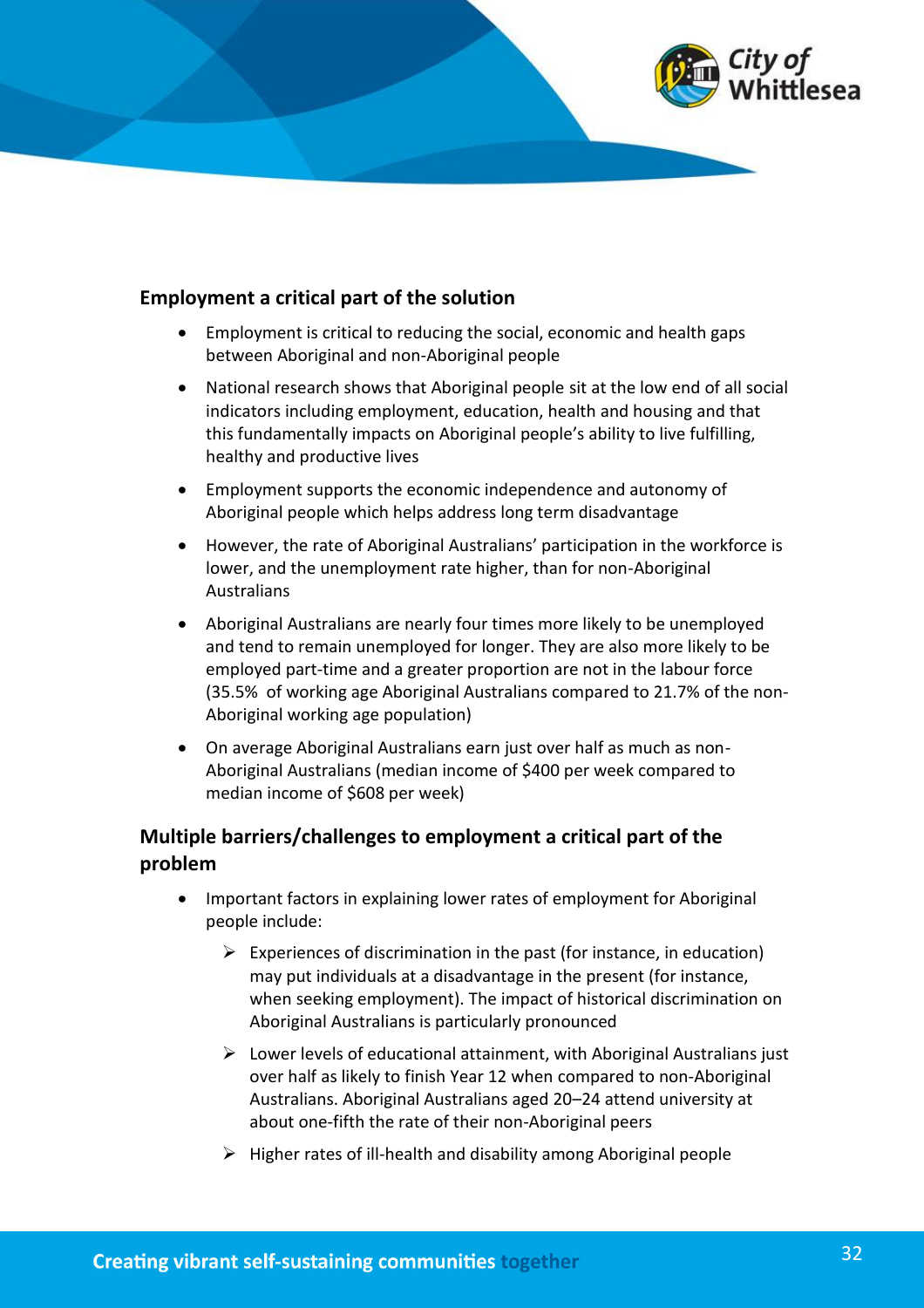

- $\triangleright$  Higher rates of arrest among Aboriginal people
- $\triangleright$  Facing discrimination when looking for a job and in the workplace
- $\triangleright$  Relying disproportionately on friends and relatives as a source of information about jobs *(and if there are fewer employed members within their networks, this approach is less effective)*
- $\triangleright$  Lower rates of transition from unemployment to employment and lower rates of job retention *(lower job retention may be due to Aboriginal people being more likely to be employed in casual jobs and seasonal work and people leaving jobs when they are not provided with flexibility in order to meet family and cultural obligations).*

#### **A strong Federal and State policy platform**

- The Closing the Gap Prime Minister's Report 2010 called for a national and integrated response from Federal, State and Local Government to overcome Aboriginal disadvantage. For example, the report set a target to halve the gap in employment outcomes between Aboriginal and non-Aboriginal Australians by 2018
- The Australian Government's Indigenous Economic Development Strategy 2011–2018 provides a high-level policy framework and describes the major actions the Australian Government is taking to achieve its goal of improving the personal and economic well-being of Aboriginal Australians – including a strong focus on employment. The strategy calls for a partnership approach across all levels of government and the public and non-profit sectors. A goal is to have 2.6% of public sector employees (nationally) being Aboriginal Australians by 2015
- · The Victorian Government's "Victoria Works for Indigenous Jobseekers" initiative aims to increase Aboriginal employment outcomes in Victoria. As part of this, the Municipal Association of Victoria is currently participating with the Victorian Government's Aboriginal Employment Broker Program being undertaken by the Indigenous Economic Development Unit from the Department of Business and Innovation.

#### **A strong local level commitment at the City of Whittlesea**

Improved employment outcomes for Aboriginal people at Council supports the City of Whittlesea to: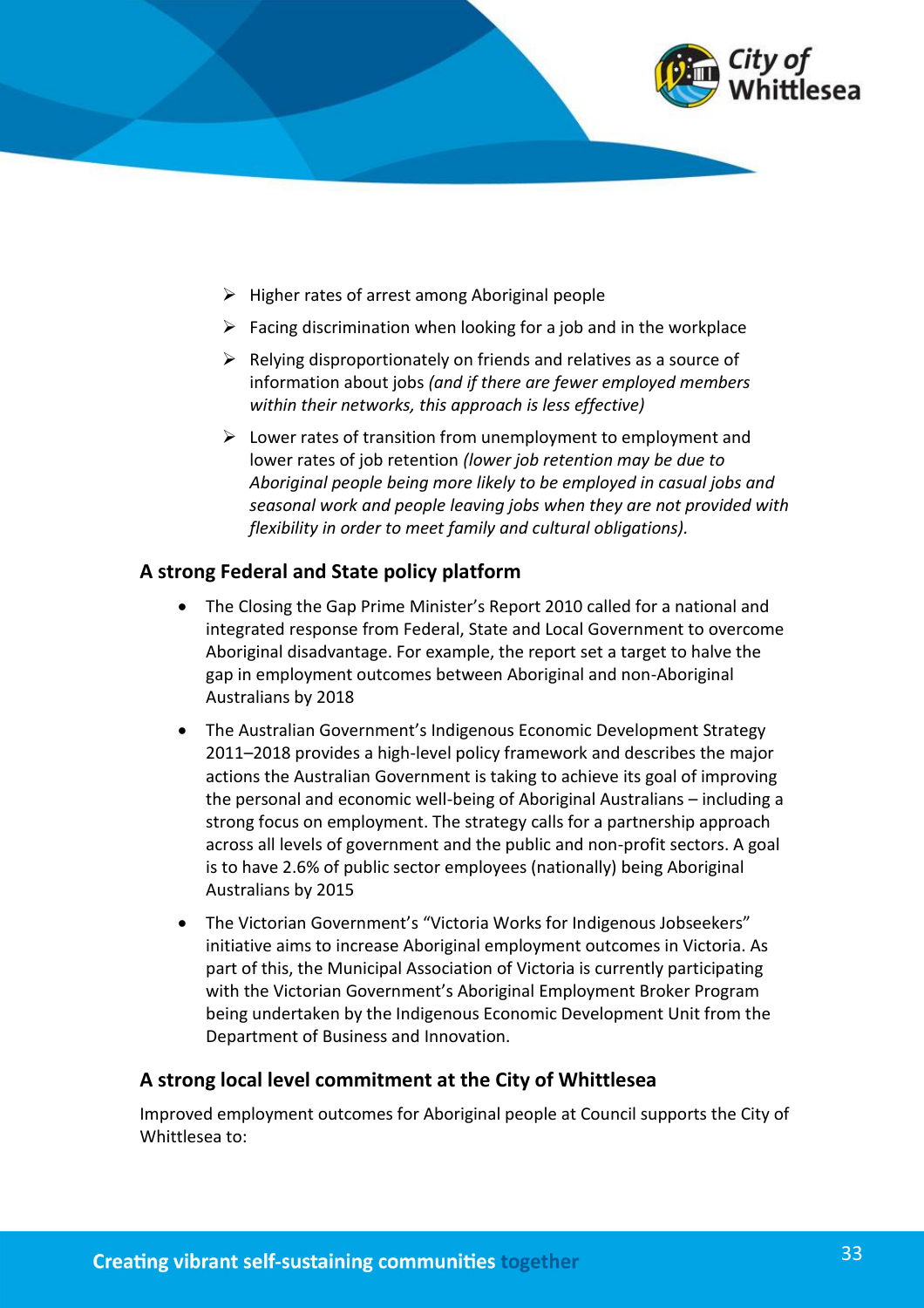

- · Further act upon its commitment towards reconciliation, as stated through Council's adoption and support of the Australian Declaration Towards Reconciliation and the Australian Local Government Association Commitment to Indigenous Australians (11 July, 2000)
- Realise three of our six Future Directions within the 'Shaping Our Future Whittlesea 2025 Strategic Community Plan', specifically Inclusive and engaged community, Growing our economy and Health and wellbeing
- · Achieve our Vision of 'Creating vibrant self-sustaining communities together'
- · Live our organisational Value of 'Valuing Diversity'
- Meet our positive duty or obligation to address disadvantage by preventing discrimination
- · Plan for and achieve a skilled, diverse and dedicated local workforce which utilises the unique skills and perspectives of Aboriginal Australians
- · Expand the knowledge and awareness of non-Aboriginal staff
- · Benefit from having more satisfied, responsive and productive employees by being an inclusive, culturally aware and competent workplace
- · Plan for the emerging labour and skills shortage, given an overall decline in the working age population and an Aboriginal population that is growing at a faster rate than the non-Aboriginal population
- Become an employer of choice for Aboriginal people
- · Achieve our actions within the Racial Diversity Workplace Action Plan *(to develop an Aboriginal Employment Pathways Strategy and work proactively towards a workforce that reflects the diversity of the community we serve)*
- · Leverage off the high level of staff enthusiasm and interest in developing an Aboriginal Employment Pathways Strategy and employing more Aboriginal people, as indicated in the survey of City of Whittlesea staff (as part of the 2008 Feasibility Study)
- · Leverage off current Aboriginal officer network group within Council
- Leverage off the Localities Embracing and Accepting Diversity (LEAD) Project and the current organisational focus regarding supporting diversity and reducing race-based discrimination, as well as the development of the Reconciliation Action Plan and Bubup Wilam Early Learning Centre